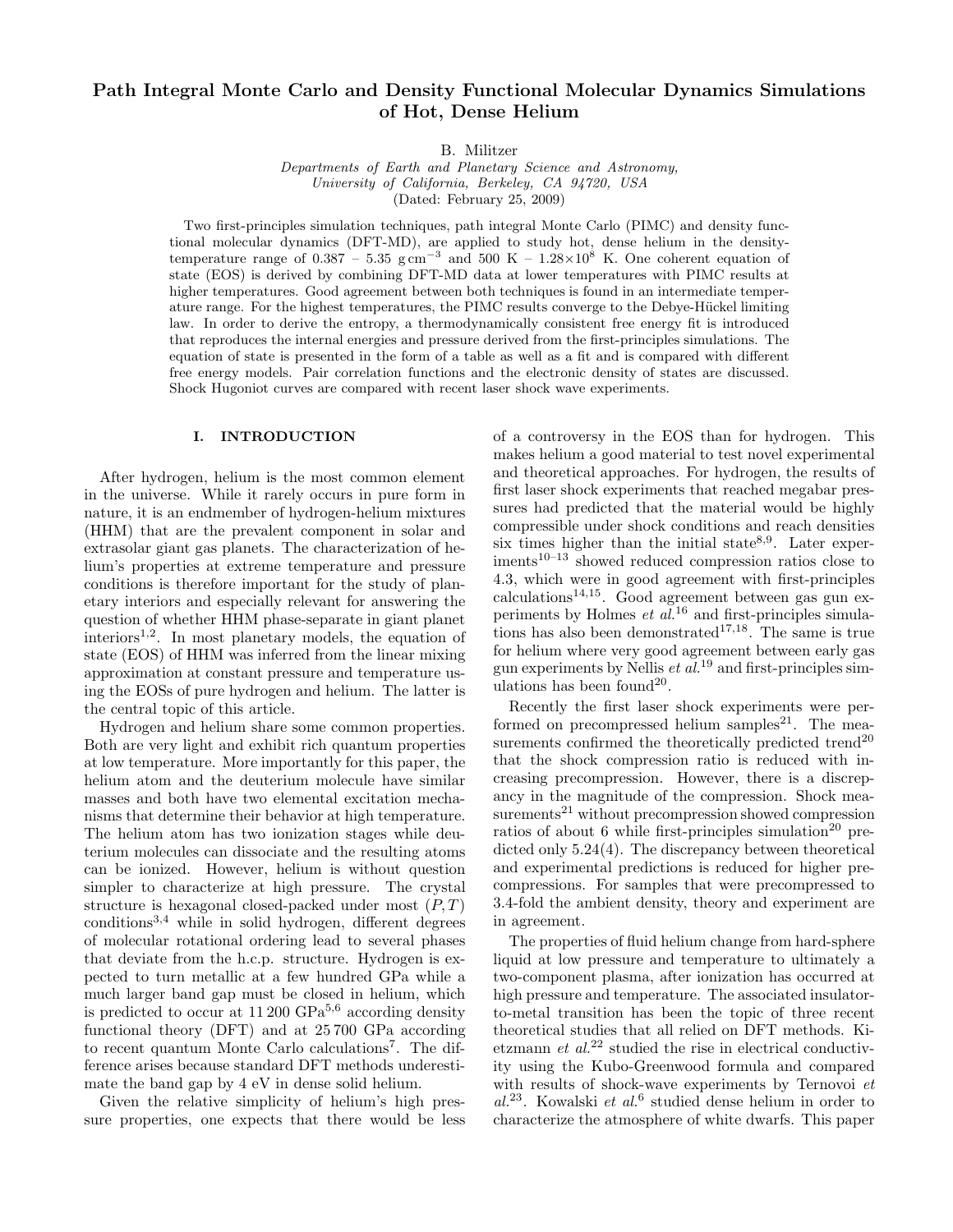went beyond the generalized gradient approximation by considering hybrid functionals. Stixrude and Jeanloz<sup>24</sup> studied the band gap closure in the dense fluid helium over a wide range of densities including conditions of giant planet interiors. Two recent studies of Jupiter's interior<sup>25,26</sup>, to different extent, relied on a helium EOS derived from DFT-MD.

This article provides the EOS for fluid helium over a wide range of temperatures  $(500 \text{ K} - 1.28 \times 10^8 \text{ K})$  and densities  $(0.387-5.35 \text{ g cm}^{-3}$  corresponding to a Wigner-Seitz radius interval of  $r_s = 2.4 - 1.0$  where  $\frac{4}{3}\pi r_s^3 = V/N_e$  by combining two first-principles simulation methods, path integral Monte Carlo (PIMC) at higher temperatures and density functional molecular dynamics (DFT-MD) at lower temperatures. PIMC is very efficient at high temperature but becomes computationally more demanding with decreasing temperature because the length of the path scale like  $1/T$ . DFT is a very efficient groundstate method but with increasing temperature more and more unoccupied orbitals need to be included, which eventually adds considerably to the computational cost.

The temperature range of the PIMC simulations was significantly extended compared to our earlier work<sup>20</sup> that focused exclusively on shock properties alone. Here, the region of validity of both first-principles methods is analyzed and good agreement for EOS at intermediate temperatures is demonstrated. The PIMC calculations are extended to much higher temperatures until good agreement with the Debye-Hückel limiting law is found. In the density interval under consideration, the entire EOS of nonrelativistic, fluid helium has been mapped out from first principles. All EOS data are combined into one thermodynamically consistent fit for the free energy, and the entropy is derived. The structure of the fluid is analyzed using pair correlation functions and, finally, additional results for shock Hugoniot curves are presented.

## II. METHODS

Path integral Monte  $\text{Carlo}^{27}$  is the most appropriate and efficient first-principles simulation techniques for a quantum system at finite temperature. Electrons and nuclei are treated equally as paths, although the zeropoint motion of the nuclei as well as exchange effects are negligible for the temperatures under consideration. The Coulomb interaction between electrons and nuclei is introduced using pair density matrices that we derived using the eigenstates of the two-body Coulomb problem28. The periodic images were treated using an optimized Ewald break-up<sup>29</sup> that we applied to the pair action30. PIMC includes all correlation effects, which for example leads an exact treatment of the isolated helium atom.

PIMC simulations with more two electrons in a dense system suffer from a fermion sign problem, which is the result of the near complete cancellation of positive and negative contributions to the many-body density matrix



FIG. 1: The upper panel shows the finite size dependence of the pressure as function of the number atoms,  $N$ , as predicted from PIMC simulations with free-particle nodes at T=125 000 K and  $r_s = 1.86$ . The lower panel compares the finite size dependence of DFT-MD simulations and classical Monte Carlo calculations using the Aziz pair potential at T=10 000 K and  $r_s = 2.4$ .

in degenerate fermionic systems. In groundstate quantum Monte Carlo methods<sup>31</sup>, this problem is solved by introducing the fixed node approximation where walkers are prohibited from enter negative regions of a trial wave function,  $\Psi_T(\mathbf{R}) > 0$ . Most often  $\Psi_T$  is represented by a Slater determinant filled with single particle orbitals derived with the Hartree-Fock method or from density functional theory. Recent studies found significant improvements by considering backflow wave functions<sup>32,33</sup> and Pfaffians<sup>34</sup>.

The fixed node approximation in fermionic PIMC<sup>35,36</sup> is more complicated because one not only needs an analytical approximation to the groundstate wave function but to the many-body density matrix,  $\rho_T(\mathbf{R}, \mathbf{R}'; \beta)$ , over a range of temperatures,  $T = 1/\beta$ ,

$$
\rho_F(\mathbf{R}, \mathbf{R}'; \beta) = \frac{1}{N!} \sum_{\mathcal{P}} (-1)^{\mathcal{P}} \int \mathbf{d}\mathbf{R}_t \ e^{-S[\mathbf{R}_t]}, \quad (1)
$$

$$
\Pr_{\rho_T(\mathbf{R}, \mathbf{R}_t; t) > 0}
$$

The action,  $S[\mathbf{R}_t]$ , determines the weight of every path. The nodal restriction,  $\rho_T(\mathbf{R}, \mathbf{R}_t; t) > 0$ , is enforced at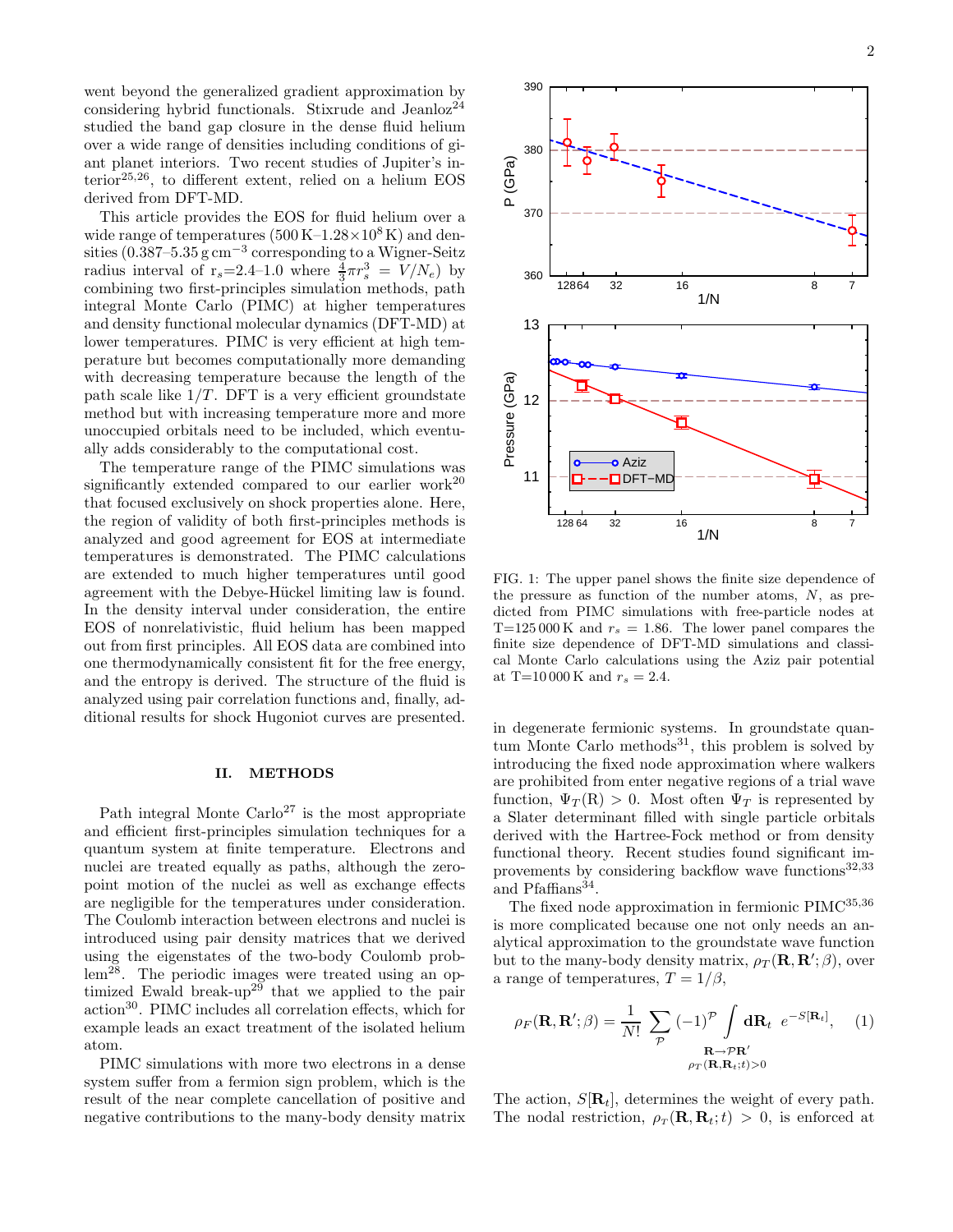every point on the path,  $\mathbf{R} \to \mathcal{P} \mathbf{R}'$ , and guarantees that only positive contributions from the sum over permutations, P, enter when diagonal elements of density matrix elements,  $\rho_F(\mathbf{R}, \mathbf{R}' = \mathbf{R}; \beta)$ , are computed. In general observables are derived from,

$$
\left\langle \hat{O} \right\rangle = \frac{\int d\mathbf{R} \int d\mathbf{R}' \left\langle \mathbf{R} | \hat{O} | \mathbf{R}' \right\rangle \rho_F(\mathbf{R}', \mathbf{R}; \beta)}{\int d\mathbf{R} \rho_F(\mathbf{R}, \mathbf{R}; \beta)} \qquad (2)
$$

but for the internal, kinetic, and potential energy as well as for the pressure and pair correlation functions, but not for the momentum distribution, diagonal elements are  $sufficient<sup>27</sup>$ , which means all PIMC simulation for this study were performed with closed paths,  $\mathbf{R} \to \mathcal{P}\mathbf{R}$ .

The most common approximation to the trial density matrix is a Slater determinant of single particle density matrices,

$$
\rho_T(\mathbf{R}, \mathbf{R}'; \beta) = \begin{vmatrix} \rho^{[1]}(\mathbf{r}_1, \mathbf{r}_1'; \beta) & \dots & \rho^{[1]}(\mathbf{r}_N, \mathbf{r}_1'; \beta) \\ \dots & \dots & \dots \\ \rho^{[1]}(\mathbf{r}_1, \mathbf{r}_N'; \beta) & \dots & \rho^{[1]}(\mathbf{r}_N, \mathbf{r}_N'; \beta) \end{vmatrix} . \tag{3}
$$

The free particle nodal structure is obtained by entering the density matrices of noninteracting particles,

$$
\rho_0^{[1]}(\mathbf{r}, \mathbf{r}'; \beta) = (4\pi\lambda\beta)^{-d/2} \exp\left\{-\frac{(\mathbf{r} - \mathbf{r}')^2}{4\lambda\beta}\right\} , \quad (4)
$$

with  $\lambda = \hbar^2/2m$ , which becomes exact in the limit of high temperature. The variational density matrix (VDM) approach<sup>37</sup> is currently the only available technique that goes beyond free particle nodal approximation by including interaction effects into the PIMC nodal structure. This approach is more accurate but also more demanding computationally. Most results in this article will be derived with free particle nodes but some comparisons with VDM nodes will be presented.

The DFT-MD simulations were performed with either the CPMD code<sup>38</sup> using local Troullier-Martins normconserving pseudopotentials $39$  or with the Vienna ab initio simulation package $40$  using the projector augmentedwave method<sup>41</sup>. Exchange-correlation effects were described by the Perdew-Burke-Ernzerhof generalized gradient approximation<sup>42</sup>. The electronic wave functions were expanded in a plane-wave basis with energy cut-off of 30-50 Hartrees. Most simulations were performed with  $N=64$  using Γ point sampling of the Brillioun zone. An analysis of finite size effect is presented in the following section.

The nuclei were propagated using Born-Oppenheimer molecular dynamics with forces derived from either the electronic ground state or by including a thermal population of unoccupied electronic orbitals $43$  when they make nonneglible contributions to the energy or pressure in thermodynamic equilibrium at elevated temperatures. By comparing with PIMC, it will be demonstrated that the thermal population of unoccupied Kohn-Sham orbitals leads to an accurate description of the EOS at



FIG. 2: Comparison of the relative excess pressure derived from PIMC (solid lines) and DFT-MD. The dashed and the dash-dotted lines show results from DFT-MD simulations using electronic groundstate and for  $T_{el} = T_{ion}$ , respectively.

high temperature and density. This extends the applicability range of DFT, which was developed as a groundstate electronic structure method.

#### III. EQUATION OF STATE

An analysis of finite size dependence of the EOS results is important since all simulations are performed with a finite number of particles under periodic boundary conditions. Figure 1 gives two examples for the finite size analysis that we have performed at various temperature and density conditions. At  $10\,000\,\mathrm{K}$  and  $r_s = 2.4$ , helium can be characterized as a hard-sphere fluid. The artificial periodicity of the nuclei dominate the finite size errors. Simulations with  $N = 64$  atoms are sufficiently accurate for the purpose of this study. The DFT-MD results also agree surprisingly well with classical Monte Carlo calculation using the Aziz pair potential<sup>44</sup>, which explains why both methods give fairly similar Hugoniot curves as long as thermal electronic excitations are not  $important<sup>20</sup>$ .

The upper panel of Fig. 1 shows PIMC results for 125 000 K where a substantial part of the pressure comes from the thermally excited electrons. They are still coupled to the motion of the nuclei, which leads to effective screening. In consequence, the finite size dependence of the pressure is reduced significantly, and a simulation with  $N = 16$  atoms exhibits a finite size error of only 1% compared with 3% at lower temperature. This is the reason why PIMC simulations with 16 atoms already give a fairly accurate shock Hugoniot curve<sup>20</sup>. However, most PIMC results reported in Tab. I were obtained with 32 atoms and some with 57 atoms. Already 32 atoms lead to well converged pressures unless one is interested in very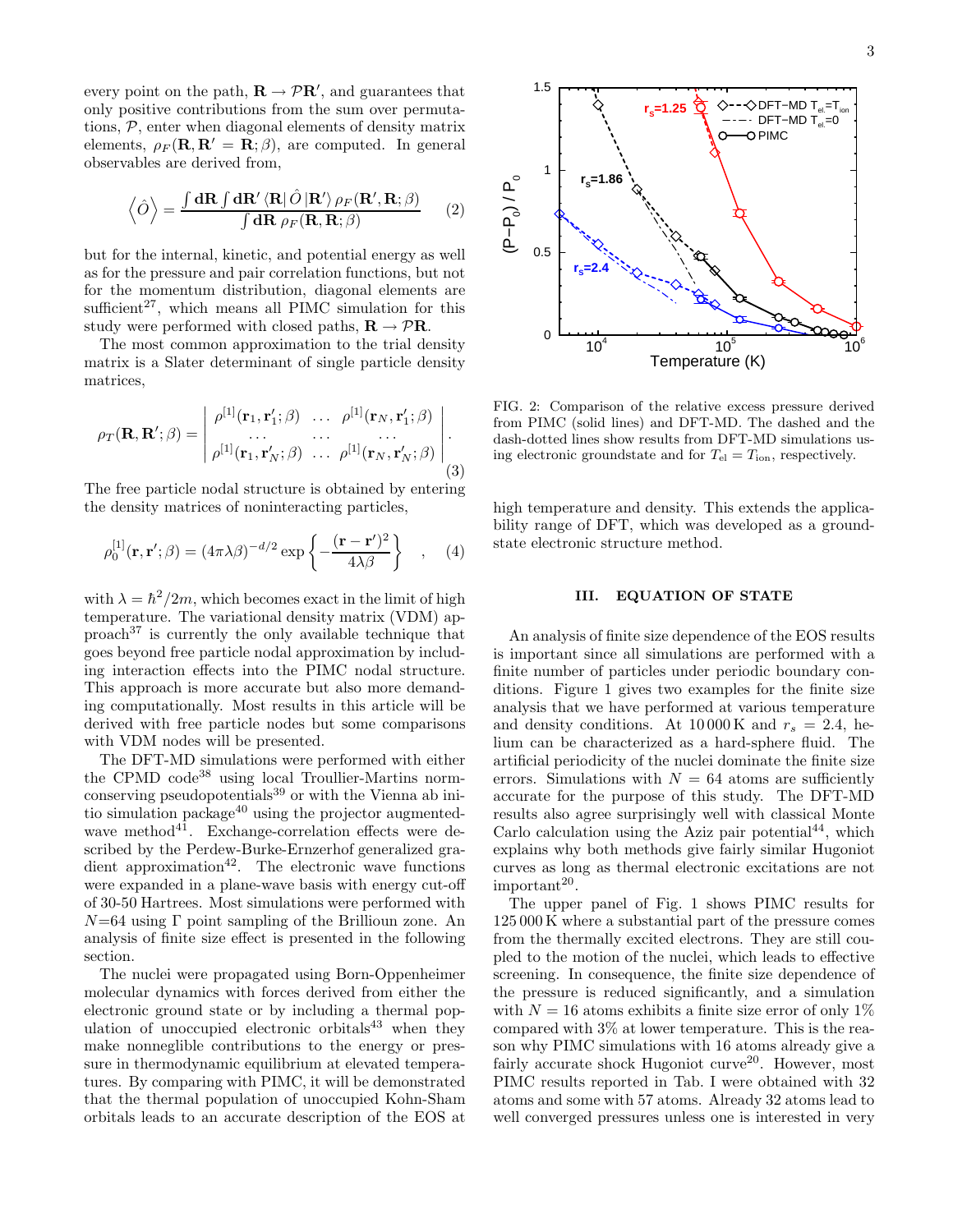

FIG. 3: Excess internal energy per electron relative to the ideal plasma model at a density of  $r_s=1.86$ . The circles show PIMC results. In the upper panel, the open squares and diamonds show DFT-MD results using the electronic groundstate and for  $T_{el} = T_{ion}$ , respectively. The filled squares shows DFT-MD results corrected by constant shift corresponding to the DFT error of the isolated helium atom. In lower panel, PIMC results are compared with the Debye model.

high temperatures, above  $10<sup>7</sup>K$ , where all atoms are ionized and the coupling is very weak. Although the total pressure is dominated by the kinetic term, the accurate determination of the small contribution from the interactions shows an increased finite size dependence that requires simulation with 57 atoms in some cases. In general, the weak-coupling limit is difficult to study with finite-size simulations<sup> $45,46$ </sup>. Also at very high density, beyond the range considered here, electrons approach the limit of an ideal Fermi gas and form a rigid background. The remaining Coulombic subsystem of ions is expected to require simulations with several hundreds of particles<sup>47</sup>. In this regard, the electronic screening makes our simulations affordable.

Figure 2 compares the pressures obtained from PIMC

TABLE I: EOS table with pressures, internal and free energies per electron derived from (a) DFT-MD with 64 atoms (a uniform  $\Delta E/N_e = -0.01919$  Ha correction was added to account for missing DFT correlation energy in the helium atom), PIMC with (b) 32 atoms, (c) PIMC with 57 atoms, and (d) Debye-Hückel limiting law. The numbers in brackets indicate the statistical uncertainties of the DFT-MD and PIMC simulations for the corresponding number trailing digits.

| $r_s$            | T(K)                | P(GPa)      | $\frac{1}{2}$<br>$E/N_e$ (Ha) $F/N_e$ (Ha) |            |
|------------------|---------------------|-------------|--------------------------------------------|------------|
| $2.4^a$          | 500                 | 1.420(10)   | $-1.449873(7)$                             | $-1.4554$  |
| $2.4^a$          | 1000                | 2.045(14)   | $-1.448401(10)$                            | -1.46135   |
| $2.4^a$          | 3000                | 4.69(3)     | $-1.44273(3)$                              | -1.49126   |
| $2.4^a$          | 5000                | 6.98(4)     | $-1.43727(3)$                              | -1.52534   |
| $2.4^a$          | 10000               | 12.49(4)    | $-1.42395(5)$                              | $-1.61873$ |
| $2.4^a$          | 20000               | 22.19(8)    | $-1.39427(12)$                             | -1.82386   |
| $2.4^a$          | 40000               | 43.37(11)   | $-1.2997(2)$                               | -2.28643   |
| $2.4^a$          | 60000               | 68.27(10)   | $-1.1748(2)$                               | -2.80627   |
| $2.4^a$          | 80000               | 96.93(12)   | $-1.02525(7)$                              | $-3.37236$ |
| $2.4^{b}$        | 125000              | 172.3(6)    | $-0.6667(17)$                              | -4.77369   |
| $2.4^{b}$        | 250000              | 445.7(6)    | 0.477(2)                                   | -9.31702   |
| $2.4^{b}$        | 333333              | 651.4(9)    | 1.237(3)                                   | -12.6707   |
| $2.4^{b}$        | 500000              | 1067.7(1.0) | 2.634(3)                                   | -19.922    |
| $2.4^b$          | 571428              | 1249.9(9)   | 3.216(3)                                   | $-23.1952$ |
| $2.4^{b}$        | 666667              | 1484.2(5)   | 3.9507(16)                                 | $-27.6612$ |
| $2.4^{b}$        | 800000              | 1815.5(1.2) | 4.972(4)                                   | -34.0708   |
| $2.4^{b}$        | $1\times10^{6}$     | 2308.4(7)   | 6.470(2)                                   | -43.9954   |
| $2.4^{b}$        | $2\times10^6$       | 4745.2(8)   | 13.754(2)                                  | -97.4249   |
| $2.4^{b}$        | $4 \times 10^{6}$   | 9587.6(1.2) | 28.102(4)                                  | -213.949   |
| 2.4 <sup>d</sup> | $8\times10^6$       | 19253       | 56.72                                      | $-466.803$ |
| 2.4 <sup>d</sup> | $16\times10^6$      | 38577       | 113.80                                     | -1013.36   |
| 2.4 <sup>d</sup> | $32\times10^6$      | 77205       | 227.87                                     | -2184.48   |
| 2.4 <sup>d</sup> | $64\times10^6$      | 154445      | 455.92                                     | -4683.43   |
| 2.4 <sup>d</sup> | $128 \times 10^{6}$ | 308916      | 911.97                                     | $-10002.6$ |
| 2.4 <sup>d</sup> | $256\times10^{6}$   | 617849      | 1824.04                                    | -21267.5   |
| 2.4 <sup>d</sup> | $512\times10^{6}$   | 1235711     | 3648.14                                    | $-45052.4$ |
| $2.4^d$          | $1024{\times}10^6$  | 2471430     | 7296.32                                    | -95193.5   |
| 2.4 <sup>d</sup> | $2048{\times}10^6$  | 4942866     | 14592.67                                   | -200489    |
|                  |                     |             |                                            |            |

and DFT-MD simulations for several densities. At  $r_s =$ 1.86, thermal population of unoccupied electronic states becomes important above 20 000 K. Both first-principles method are in very good agreement, which is the foundation for the coherent EOS reported in this paper. Reasonably good agreement between PIMC and DFT-MD was reported for hydrogen earlier<sup>48</sup>. Figure 2 is a stringent test because it compares only the pressure contributions that result from the particle interactions. When one removes the ideal gas contributions,  $P_0$ , one has a bit of a choice for the corresponding noninteracting system. At very high temperature, one wants to compare with an ideal Fermi gas of electrons and nuclei. At low temperature, however, comparing with a gas of noninteracting atoms is preferred. To combine these to limiting cases, we construct a simple chemical model that includes neutral atoms,  $He<sup>+</sup>$  and  $He<sup>2+</sup>$  ions as well as free electrons. The ionization state is derived from the Saha equilibrium using the following binding energies,  $E_{\text{He}} = -2.9037 \text{ Ha}$ ,  $E_{\text{He+}} = -2 \text{Ha}$ . Besides the binding energies, no other interactions are considered.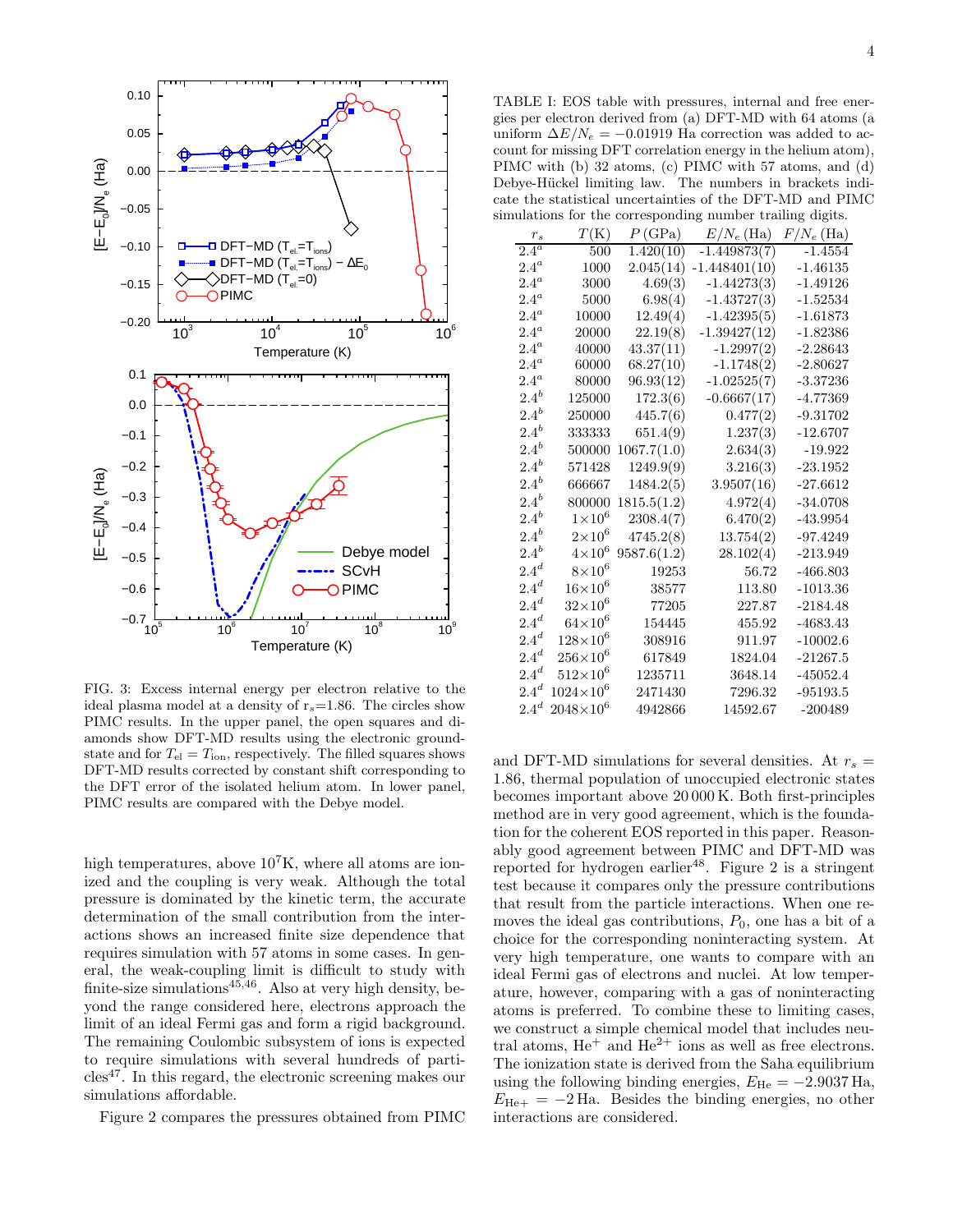| $r_s$      | $T(\mathrm{K})$      | $P\left(\text{GPa}\right)$ | $E/N_e$ (Ha)    | $F/N_e$ (Ha) |
|------------|----------------------|----------------------------|-----------------|--------------|
| $1.86^a$   | 1000                 | 13.55(3)                   | $-1.445347(12)$ | $-1.45574$   |
| $1.86^a$   | 3000                 | 21.50(8)                   | $-1.43837(4)$   | -1.48081     |
| $1.86^a$   | 5000                 | 28.04(9)                   | $-1.43196(4)$   | $-1.51097$   |
| $1.86^a$   | 10000                | 41.40(10)                  | $-1.41740(6)$   | $-1.59608$   |
| $1.86^a$   | 20000                | 65.16(13)                  | $-1.38638(9)$   | -1.7856      |
| $1.86^a$   | 40000                | 112.98(18)                 | $-1.29844(18)$  | $-2.2149$    |
| $1.86^a$   | 60000                | 167.7(2)                   | $-1.1854(2)$    | -2.69739     |
| $1.86^a$   | 80000                | 229.42(15)                 | $-1.04980(12)$  | $-3.22147$   |
| $1.86^c$   | 125000               | 378(2)                     | $-0.743(3)$     | -4.51072     |
| $1.86^b$   | 250000               | 918.6(1.3)                 | 0.2491(18)      | -8.65932     |
| $1.86^b$   | 333333               | 1340.7(1.3)                | 0.9607(18)      | -11.7193     |
| $1.86^b$   | 500000               | 2214.5(1.7)                | 2.336(2)        | $-18.3468$   |
| $1.86^{b}$ | 571428               | 2595(2)                    | 2.910(3)        | -21.3458     |
| $1.86^b$   | 666667               | 3104(3)                    | 3.661(4)        | $-25.4472$   |
| $1.86^b$   | 800000               | 3818(3)                    | 4.699(4)        | $-31.3521$   |
| $1.86^b$   | $1\times10^6$        | 4876.7(1.5)                | 6.212(2)        | $-40.5306$   |
| $1.86^b$   | $2\times10^6$        | 10128(3)                   | 13.559(3)       | $-90.3193$   |
| $1.86^b$   | $4\times10^6$        | 20550(5)                   | 27.959(7)       | $-199.554$   |
| $1.86^b$   | $8\times10^6$        | 41316(7)                   | 56.543(9)       | $-437.845$   |
| $1.86^{d}$ | $16\times10^6$       | 82822                      | 113.69          | $-955.409$   |
| $1.86^{d}$ | $32\times10^6$       | 165822                     | 227.79          | -2068.45     |
| $1.86^d$   | $64\times10^6$       | 331768                     | 455.87          | $-4450.87$   |
| $1.86^d$   | $128\times10^6$      | 663625                     | 911.93          | -9537.1      |
| $1.86^d$   | $256\times10^6$      | 1327312                    | 1824.01         | -20338.8     |
| $1.86^{d}$ | $512\times10^6$      | 2654668                    | 3648.12         | $-43196.4$   |
| $1.86^{d}$ | $1024 \times 10^{6}$ | 5309366                    | 7296.30         | -91478.5     |
| $1.86^d$   | $2048\times10^{6}$   | 10618754                   | 14592.66        | $-193062$    |
| $1.75^a$   | 1000                 | $\overline{22.14(4)}$      | $-1.443419(13)$ | -1.45302     |
| $1.75^a$   | 3000                 | 32.35(11)                  | $-1.43604(4)$   | $-1.47673$   |
| $1.75^a$   | 5000                 | 40.66(13)                  | $-1.42933(5)$   | -1.50576     |
| $1.75^a$   | 10000                | 57.60(13)                  | $-1.41415(6)$   | $-1.58867$   |
| $1.75^a$   | 20000                | 87.06(17)                  | $-1.38263(11)$  | -1.77422     |
| $1.75^a$   | 40000                | 144.6(3)                   | $-1.2961(3)$    | $-2.19531$   |
| $1.75^a$   | 60000                | 210.43(19)                 | $-1.18602(16)$  | -2.66885     |
| $1.75^a$   | 80000                | 284.6(3)                   | $-1.05398(16)$  | -3.18308     |
| $1.75^b$   | 125000               | 454.4(1.0)                 | $-0.7647(12)$   | -4.44653     |
| $1.75^b$   | $250000\,$           | 1098.0(1.1)                | 0.2015(13)      | $-8.50508$   |
| $1.75^b$   | 500000               | 2639.1(1.6)                | 2.2626(17)      | $-17.9781$   |
| $1.75^b$   | $1\times10^6$        | 5831.7(2.0)                | 6.143(2)        | $-39.7109$   |
| $1.75^{b}$ | $2\times10^6$        | 12139(2)                   | 13.503(3)       | -88.6228     |
| $1.75^b$   | $4\times10^6$        | 24656(3)                   | 27.915(4)       | $-196.115$   |
| $1.75^b$   | $8\times10^6$        | 49587(8)                   | 56.501(10)      | $-430.926$   |
| $1.75^d$   | $16\times10^6$       | 99420                      | 113.65          | $-941.531$   |
| $1.75^d$   | $32\times10^6$       | 199083                     | 227.76          | $-2040.64$   |
| $1.75^d$   | $64\times10^6$       | 398335                     | 455.85          | $-4395.24$   |
| $1.75^d$   | $128\times10^{6}$    | 796789                     | 911.92          | $-9425.79$   |
| $1.75^d$   | $256\times10^{6}$    | 1593662                    | 1824.00         | $-20115.4$   |
| $1.75^d$   | $512\times10^{6}$    | 3187384                    | 3648.11         | $-42749$     |
| $1.75^d$   | $1024 \times 10^{6}$ | 6374809                    | 7296.30         | $-90584.7$   |
| $1.75^d$   | $2048 \times 10^{6}$ | 12749648                   | 14592.65        | $-191274$    |
|            |                      |                            |                 |              |

This approach smoothly connects the low- and hightemperature limits. When we refer to excess pressures and internal energies below we mean the difference to this ideal chemical model. For the correct interpretation of the presented graphs, it should be pointed out that the pressures and energies of the ideal model depend on the Saha ionization equilibrium. If the ideal system exhibits a higher degree of ionization than the simulation results,

then this alone can lead to negative excess pressures and energies, which one would normally attribute exclusively to the interaction of free electrons and ions. This fact is relevant for the correct interpretation of Fig. 3 where even the DFT-MD results without thermally excited electrons exhibit a negative excess internal energy at 80 000 K.

|                     | $T(\mathrm{K})$      | $P\left(\text{GPa}\right)$ | $E/N_e$ (Ha)    | $F/N_e$ (Ha)                         |
|---------------------|----------------------|----------------------------|-----------------|--------------------------------------|
| $\frac{r_s}{2.2^a}$ | 500                  | 2.74(2)                    | $-1.449495(13)$ | $-1.\overline{45451}$                |
| $2.2^a$             | 1000                 | 3.77(3)                    | $-1.44787(2)$   | $-1.4601$                            |
| $2.2^a$             | $_{\rm 3000}$        | 7.59(3)                    | $-1.44186(2)$   | $-1.48855$                           |
| $2.2^a$             | 5000                 | 10.81(6)                   | $-1.43615(3)$   | -1.5214                              |
| $2.2^a$             | 10000                | 18.23(7)                   | $-1.42256(5)$   | $-1.61205$                           |
| $2.2^a$             | 20000                | 31.39(7)                   | $-1.39256(9)$   | $-1.812$                             |
| $2.2^a$             | 40000                | 59.54(13)                  | $-1.30036(19)$  | $-2.2635$                            |
| $2.2^a$             | 60000                | 92.10(11)                  | -1.17937(16)    | $-2.77064$                           |
| $2.2^a$             | 80000                | 129.52(10)                 | $-1.03399(12)$  | $-3.32222$                           |
| $2.2^b$             | 125000               | 223.9(7)                   | $-0.6962(16)$   | $-4.68439$                           |
| $2.2^b$             | 250000               | 569.6(7)                   | 0.3971(16)      | -9.08923                             |
| $2.2^b$             | 500000               | 1371.3(6)                  | 2.5403(14)      | $-19.3777$                           |
| $2.2^b$             | $1\times10^6$        | 2981.1(7)                  | 6.3896(17)      | $-42.807$                            |
| $2.2^b$             | $2\times10^6$        | 6148.3(8)                  | 13.694(2)       | -95                                  |
| $2.2^b$             | $4\times10^6$        | 12438.6(1.7)               | 28.059(4)       | $-209.039$                           |
| $2.2^d$             | $8\times10^6$        | 24982                      | 56.67           | -456.924                             |
| $2.2^d$             | $16\times10^6$       | 50075                      | 113.77          | -993.605                             |
| $2.2^d$             | $32\times10^6$       | 100227                     | 227.85          | -2144.93                             |
| $2.2^d$             | $64\times10^6$       | 200508                     | 455.91          | $-4604.15$                           |
| $2.2^d$             | $128\times10^6$      | 401053                     | 911.96          | -9843.99                             |
| $2.2^d$             | $256\times10^{6}$    | 802134                     | 1824.03         | -20951.2                             |
| $2.2^d$             | $512\times10^{6}$    | 1604287                    | 3648.13         | -44420.5                             |
| 2.2 <sup>d</sup>    | $1024\times10^{6}$   | 3208587                    | 7296.31         | -93928.4                             |
| $2.2^d$             | $2048 \times 10^{6}$ | 6417184                    | 14592.66        | $-197960$                            |
| $2^a$               | 500                  | 6.101(13)                  | $-1.448584(6)$  | $-1.45297$                           |
| $2^a$               | 1000                 | 7.59(2)                    | $-1.446835(11)$ | $-1.45806$                           |
| $2^a$               | 3000                 | 13.57(5)                   | $-1.44022(3)$   | $-1.48466$                           |
| $2^{\alpha}$        | $5000\,$             | 18.07(7)                   | $-1.43433(4)$   | $\textcolor{red}{\textbf{-1.51606}}$ |
| $2^a$               | 10000                | 28.62(11)                  | $-1.42013(8)$   | $-1.60363$                           |
| $2^a$               | 20000                | 47.02(12)                  | $-1.38968(11)$  | -1.79771                             |
| $2^a$               | 40000                | 84.72(12)                  | $-1.30039(15)$  | $-2.23673$                           |
| $2^{\alpha}$        | 60000                | 128.66(14)                 | -1.18357(12)    | $-2.72986$                           |
| $2^{\alpha}$        | 80000                | 178.84(19)                 | $-1.0433(2)$    | $-3.26574$                           |
| $2^b$               | 125000               | 297.4(7)                   | $-0.7291(12)$   | -4.58614                             |
| $2^b$               | 250000               | 745.9(7)                   | 0.3112(13)      | -8.84403                             |
| $2^b$               | 500000               | 1800.9(8)                  | 2.4269(14)      | -18.7895                             |
| $2^b$               | $1\times10^6$        | 3941.2(1.0)                | 6.2898(17)      | -41.5111                             |
| $2^b$               | $2\times10^6$        | 8163.1(1.5)                | 13.621(3)       | $-92.3417$                           |
| $2^b$               | $4\times10^6$        | 16544(2)                   | 28.009(4)       | $-203.653$                           |
| $2^d$               | $8\times10^6$        | 33228                      | 56.61           | -446.089                             |
| $2^d$               | $16\times10^6$       | 66633                      | 113.73          | $-971.926$                           |
| $2^d$               | $32\times10^6$       | 133390                     | 227.82          | $-2101.53$                           |
| $2^d$               | $64\times10^6$       | 266868                     | 455.88          | $-4517.11$                           |
| $2^d$               | $128\times10^6$      | 533797                     | 911.95          | $-9669.7$                            |
| $2^d$               | $256\times10^{6}$    | 1067636                    | 1824.02         | $-20604.1$                           |
| $2^d$               | $512\times10^{6}$    | 2135303                    | 3648.12         | $-43727.2$                           |
| $2^d$               | $1024 \times 10^{6}$ | 4270628                    | 7296.31         | $-92540.1$                           |
| $2^d$               | $2048 \times 10^{6}$ | 8541271                    | 14592.66        | $-195186$                            |

TABLE II: Table I continued.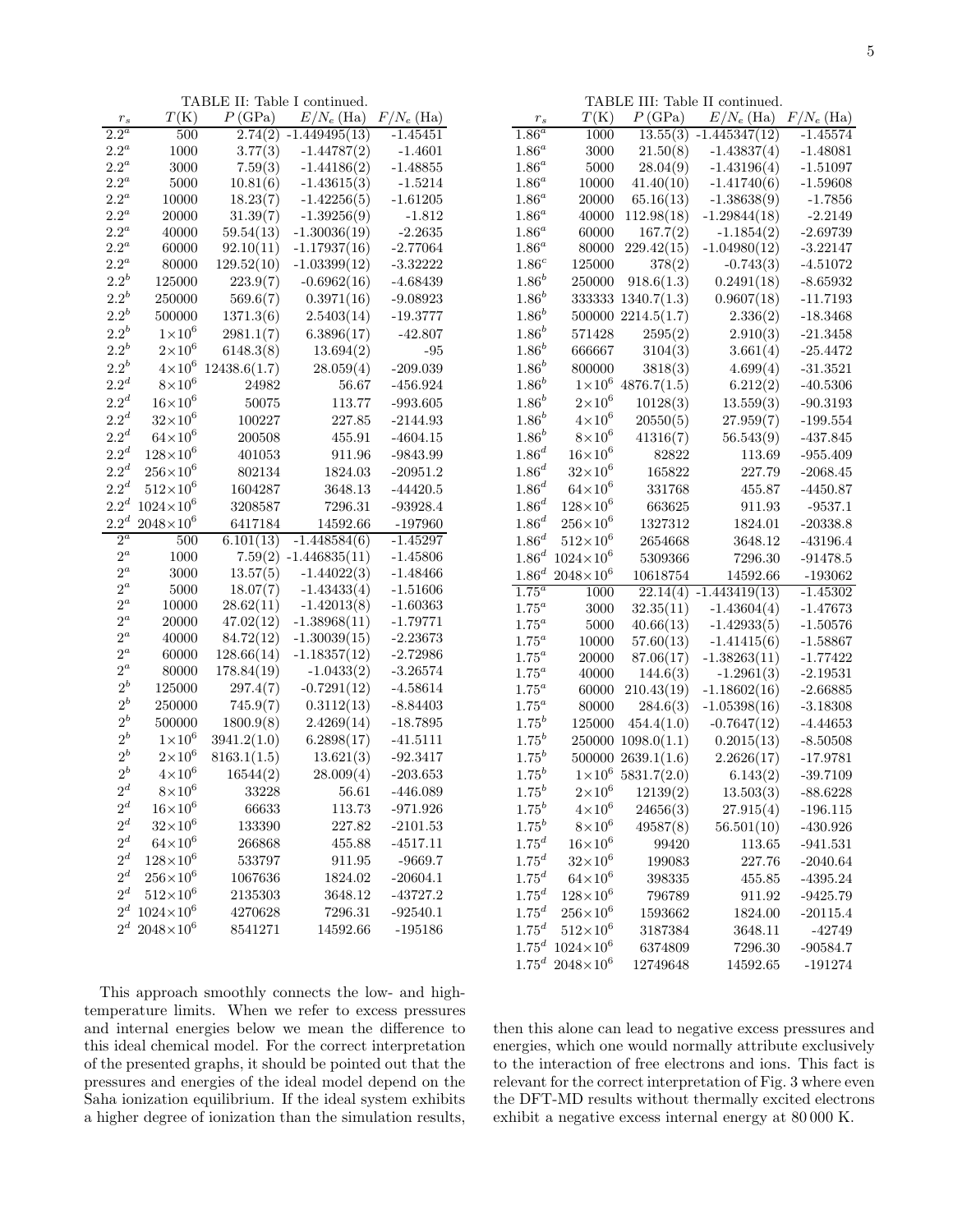TABLE V: Table IV continued.

| $r_s$          | $T(\mathrm{K})$    | P(GPa)      | $E/N_e$ (Ha)             | $F/N_e$ (Ha) |
|----------------|--------------------|-------------|--------------------------|--------------|
| $1^a$          | 5000               | 1560.1(5)   | $-1.\overline{29739(8)}$ | $-1.34504$   |
| $1^{\alpha}$   | 10000              | 1681.8(7)   | $-1.27401(12)$           | $-1.40096$   |
| 1 <sup>a</sup> | 20000              | 1878.6(1.0) | $-1.2313(2)$             | $-1.5439$    |
| $1^{\alpha}$   | 40000              | 2217.0(1.8) | $-1.1449(3)$             | $-1.88916$   |
| $1^{\alpha}$   | 62500              | 2608.7(1.8) | $-1.0456(3)$             | $-2.33028$   |
| $1^{\alpha}$   | 80000              | 2941(2)     | $-0.9554(4)$             | $-2.7022$    |
| $1^{\alpha}$   | 125000             | 3890(2)     | $-0.7276(4)$             | -3.73996     |
| $1^b$          | 250000             | 6640(6)     | $-0.0380(12)$            | -7.04803     |
| $1^b$          | 333333             | 8780(6)     | 0.4717(12)               | -9.46272     |
| $1^b$          | 500000             | 13687(5)    | 1.6229(11)               | $-14.6687$   |
| 1 <sup>b</sup> | 571428             | 15920(5)    | 2.1410(11)               | $-17.0286$   |
| 1 <sup>b</sup> | 666667             | 18969(5)    | 2.8429(11)               | $-20.2721$   |
| $1^b$          | 800000             | 23334(5)    | 3.8385(12)               | -24.9776     |
| 1 <sup>b</sup> | $1\times10^6$      | 29972(5)    | 5.3367(12)               | -32.3609     |
| $1^b$          | $2\times10^6$      | 63676(11)   | 12.775(2)                | -73.2177     |
| $1^b$          | $4\times10^6$      | 130941(12)  | 27.326(3)                | -164.669     |
| $1^b$          | $8\times10^6$      | 264847(50)  | 56.052(10)               | $-367.49$    |
| $1^c$          | $16\times10^6$     | 532209(20)  | 113.270(5)               | $-814.18$    |
| 1 <sup>c</sup> | $32\times10^6$     | 1066140(60) | 227.350(14)              | -1785.39     |
| $1^d$          | $64\times10^{6}$   | 2133644     | 455.50                   | -3884.05     |
| $1^d$          | $128\times10^6$    | 4269457     | 911.68                   | $-8402.62$   |
| $1^d$          | $256\times10^{6}$  | 8540444     | 1823.83                  | $-18068.8$   |
| 1 <sup>d</sup> | $512\times10^{6}$  | 17081968    | 3647.99                  | -38656.7     |
| $1^d$          | $1024\times10^{6}$ | 34164699    | 7296.21                  | $-82400.7$   |
| $1^d$          | $2048\times10^{6}$ | 68329938    | 14592.59                 | -174902      |
|                |                    |             |                          |              |

| TABLE IV: Table III continued. |                      |             |                |              |  |
|--------------------------------|----------------------|-------------|----------------|--------------|--|
| $r_s$                          | $T(\mathrm{K})$      | P(GPa)      | $E/N_e$ (Ha)   | $F/N_e$ (Ha) |  |
| $1.5^a$                        | 1000                 | 73.92(10)   | $-1.43440(3)$  | -1.44135     |  |
| $1.5^a$                        | 2000                 | 84.42(12)   | $-1.42977(4)$  | $-1.45018$   |  |
| $1.5^a$                        | 3000                 | 92.66(12)   | $-1.42576(4)$  | $-1.46128$   |  |
| $1.5^a$                        | 5000                 | 107.7(2)    | $-1.41813(7)$  | -1.48725     |  |
| $1.5^a$                        | $10000\,$            | 137.9(3)    | $-1.40115(11)$ | -1.56358     |  |
| $1.5^a$                        | 20000                | 189.4(4)    | $-1.36731(18)$ | -1.73814     |  |
| $1.5^a$                        | 40000                | 285.0(4)    | $-1.2819(2)$   | -2.13878     |  |
| $1.5^a$                        | 60000                | 387.4(4)    | $-1.1802(2)$   | $-2.58963$   |  |
| $1.5^a$                        | 80000                | 505.3(3)    | $-1.05690(13)$ | $-3.07884$   |  |
| $1.5^{b}$                      | 125000               | 770(2)      | $-0.7880(16)$  | $-4.27821$   |  |
| $1.5^b$                        | 250000               | 1737.1(1.6) | 0.0907(12)     | -8.11696     |  |
| $1.5^b$                        | 500000               | 4114.7(1.6) | 2.0709(12)     | $-17.0558$   |  |
| $1.5^b$                        | $1\times10^6$        | 9147.6(1.6) | 5.9425(12)     | $-37.6523$   |  |
| $1.5^b$                        | $2\times10^6$        | 19175(2)    | 13.3390(15)    | $-84.3488$   |  |
| $1.5^b$                        | $4\times10^6$        | 39062(5)    | 27.782(4)      | -187.433     |  |
| $1.5^b$                        | $8\times10^6$        | 78690(10)   | 56.411(8)      | -413.442     |  |
| $1.5^c$                        | $16\times10^6$       | 157860(7)   | 113.544(5)     | -906.451     |  |
| $1.5^d$                        | $32\times10^6$       | 316058      | 227.68         | $-1970.31$   |  |
| $1.5^d$                        | $64\times10^6$       | 632486      | 455.79         | $-4254.46$   |  |
| $1.5^d$                        | $128\times10^6$      | 1265232     | 911.88         | -9143.99     |  |
| $1.5^d$                        | $256\times10^{6}$    | 2530649     | 1823.97        | $-19550.3$   |  |
| $1.5^d$                        | $512\times10^6$      | 5061428     | 3648.09        | $-41618.1$   |  |
| $1.5^d$                        | $1024\times10^{6}$   | 10122947    | 7296.28        | $-88324.9$   |  |
| $1.5^d$                        | $2048 \times 10^{6}$ | 20245959    | 14592.64       | -186751      |  |
| $1.25^a$                       | 3000                 | 331.6(3)    | $-1.39652(6)$  | $-1.42554$   |  |
| $1.25^a$                       | 5000                 | 360.1(5)    | $-1.38761(12)$ | $-1.44742$   |  |
| $1.25^a$                       | 10000                | 418.6(4)    | $-1.36798(8)$  | -1.51449     |  |
| $1.25^a$                       | 20000                | 515.4(8)    | $-1.3306(3)$   | $-1.67468$   |  |
| $1.25^a$                       | 40000                | 683.9(5)    | $-1.24615(18)$ | $-2.05136$   |  |
| $1.25^a$                       | 60000                | 865.2(7)    | $-1.1504(2)$   | $-2.47506$   |  |
| $1.25^a$                       | 80000                | 1063.2(1.0) | $-1.0378(3)$   | $-2.93438$   |  |
| $1.25^a$                       | 125000               | 1565.4(1.5) | $-0.7817(4)$   | $-4.05965$   |  |
| $1.25^b$                       | 250000               | 3074(3)     | $-0.0069(11)$  | -7.65192     |  |
| $1.25^{b}$                     | 500000               | 6999(4)     | 1.8502(15)     | $-15.9783$   |  |
| $1.25^b$                       | $1\times10^6$        | 15578(3)    | 5.6796(11)     | $-35.2469$   |  |
| $1.25^b$                       | $2\times10^6$        | 32897(7)    | 13.107(3)      | -79.3259     |  |
| $1.25^b$                       | $4\times10^6$        | 67243(80)   | 27.58(3)       | $-177.186$   |  |
| $1.25^b$                       | $8\times10^6$        | 135808(19)  | 56.263(8)      | $-392.772$   |  |
| $1.25^{b}$                     | $16\times10^6$       | 272614(30)  | 113.381(13)    | -864.979     |  |
| $1.25^d$                       | $32\times10^6$       | 545908      | 227.54         | $-1887.16$   |  |
| $1.25^d$                       | $64\times10^6$       | 1092767     | 455.69         | $-4087.74$   |  |
| $1.25^d$                       | $128\times10^{6}$    | 2186203     | 911.81         | $-8810.14$   |  |
| $1.25^d$                       | $256\times10^6$      | 4372877     | 1823.92        | $-18883.5$   |  |
| $1.25^d$                       | $512\times10^{6}$    | 8746088     | 3648.06        | $-40286$     |  |
| $1.25^{d}$                     | $1024\times10^{6}$   | 17492411    | 7296.26        | $-85659.8$   |  |
| $1.25^d$                       | $2048 \times 10^6$   | 34984988    | 14592.63       | $-181419$    |  |
|                                |                      |             |                |              |  |

Figure 3 exhibits the missing correlation energy in DFT GGA, which underestimates the binding energy of the atom by  $\Delta E_0 = 36$  mHa compared to the exact nonrelativistic goundstate energy of  $-2.9037 \text{ Ha}^{49-51}$ . This is the main reason for the deviation of 22 mHa per electron from the ideal plasma model at 1000K. The ideal plasma model that was constructed using the exact groundstate energy. The remainder of the discrepancy, 4 mHa per electron, is due to the change in the internal energy associated to the compression to a density of  $r_s = 1.86$  and to the fact that the comparison is made for 1000K.

To correct for missing correlation energy, we applied a uniform correction of  $-\Delta E_0$  to all DFT results discussed later. We may assume that the correction to DFT depends only weakly on temperature and density. Determining its precise amount more accurately is difficult and goes beyond the scope of this article.

Despite this DFT insufficiency, one finds reasonably good agreement in the internal energies reported by PIMC and DFT-MD. Figure 3 shows that both methods report very similar increases in the energy resulting from thermal population of unoccupied electronic states, which is the basis for constructing one EOS table.

In order to explore the agreement between PIMC and DFT-MD in more detail, we resort to pressure calculations for a single configuration of nuclei that we have obtained from DFT-MD with 57 atoms at 80 000 K. The nuclear coordinates of the  $r_s = 1.86$  snapshot are given in Tab. A in the appendix. For this fixed configuration of nuclei, we now compare the instantaneous pressure as a function of electronic temperature. The fact that the nuclei are now classical rather being represented by paths in PIMC has a negligible effect on the pressure for the temperatures under consideration. In both methods, the instantaneous pressure is a well-defined quantity derived from the virial theorem. In PIMC, the pressure is derived directly from the kinetic,  $\langle K \rangle$ , and potential,  $\langle V \rangle$ , energy,

$$
3PV = 2\langle K \rangle + \langle V \rangle , \qquad (5)
$$

where  $V$  is the volume of the simulation cell. In DFT, one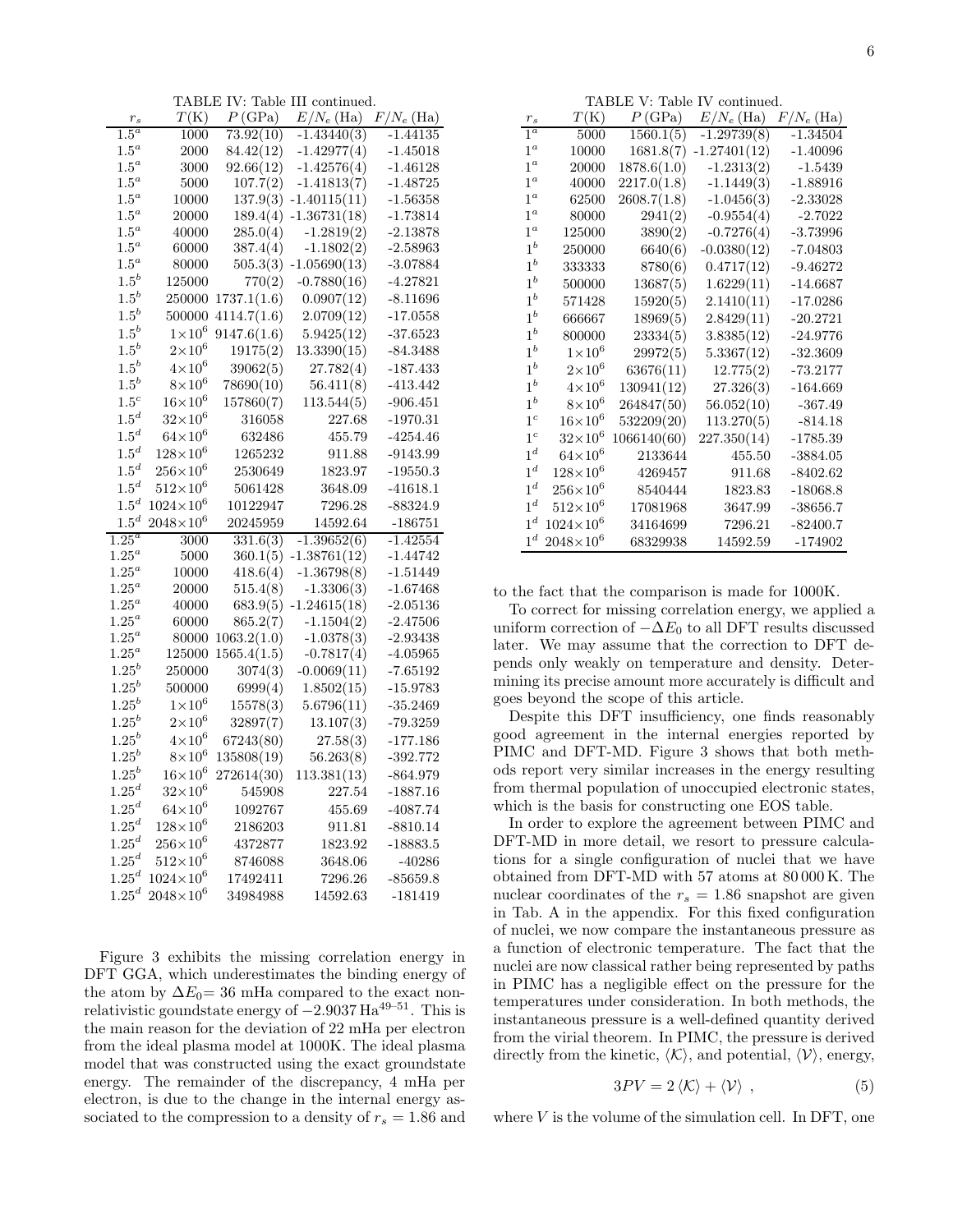

FIG. 4: Comparison of the instantaneous pressure for a fixed configuration of nuclei derived from PIMC and DFT with thermally populated states. The upper panel included results from PIMC with variational nodes. The lower panel compares PIMC results with free-particle nodes for different densities. (The ideal gas contributions from the nuclei are not included.)

uses the diagonal elements of the stress tensor<sup>52</sup>. For a fixed configuration of nuclei, the temperature dependence of the instantaneous pressure arise from changes in the thermal population of Kohn-Sham orbitals.

Figure 4 compares the instantaneous pressures from both methods. At intermediate temperatures, there is a large interval where both methods agree. DFT pressures appear to be fairly accurate. For the level of accuracy needed for this study we could not detect any insufficiency resulting from the groundstate exchange correlation functional nor from inaccurate thermal excitations resulting from an underestimated band gap. However, the DFT eventually becomes prohibitively expensive at higher temperature. Some of the points at  $r_s = 2.4$  required up to 100 bands per atom, and that is one reason why we only used a single configuration. The other comes from path integrals. PIMC simulations with 123 atoms, shown in Fig. 1, represent about the limit one can study with currently available computers. To repeat the calculations at lower temperature where the paths are longer, or to use the more expensive variational nodes, would quickly exceed existing limits in processing power.



FIG. 5: Pressure-temperature diagram that indicates the conditions where PIMC (circles) and DFT-MD (squares) simulations have been performed. The lines show isochores for the following  $r_s$  parameters: 2.4, 2.0, 1.75, 1.5, 1.25, and 1.0. The triangles indicate conditions where the Debye model has been used.

Figure 4 also reveals inaccuracies in the PIMC computation that are caused by approximations in the trial density matrix. PIMC with free-particle nodes predict pressures that are too high when the electrons settle into the ground state ( $T \leq 40000 \,\mathrm{K}$  for  $r_s = 1.86$  as shown in Fig. 2). This effect has already been reported for hydrogen<sup>15</sup>. In the variational density matrix approach<sup>37</sup> one allows the trial density matrix to adjust to the positions of the nuclei, which corrects most of the pressure error as can be seen in upper panel of Fig. 4. However, the variational approach was derived to study finite temperature problems. It does not describe the electronic ground state as well as DFT.

For the purpose of constructing one EOS table for helium, we use our DFT-MD results with  $T_{el} = T_{ion}$  up to 80 000 K for  $r_s \geq 1.5$  and results up to 125 000 K for  $r_s = 1.25$  and 1.0. For all higher T, we use PIMC simulations, which become increasingly efficient at higher T because the length of the paths is inversely proportional to temperature. The temperature-pressure conditions of DFT-MD and PIMC simulations are shown in Fig. 5.

It should noted that the discussed validity range of different trial density matrices depends very much on the material under consideration. The temperature where we switch from PIMC to DFT-MD reflects the degree of thermal electronic excitations as well as some dependence of the approximations made in each methods. The density dependence of the switching temperature would typically be estimated by comparing the temperature to the Fermi energy of an ideal gas of electrons. However, to incorporate band structure effects of dense helium, we found it more appropriate to relate the switching temperature to the DFT band width. Band width and Fermi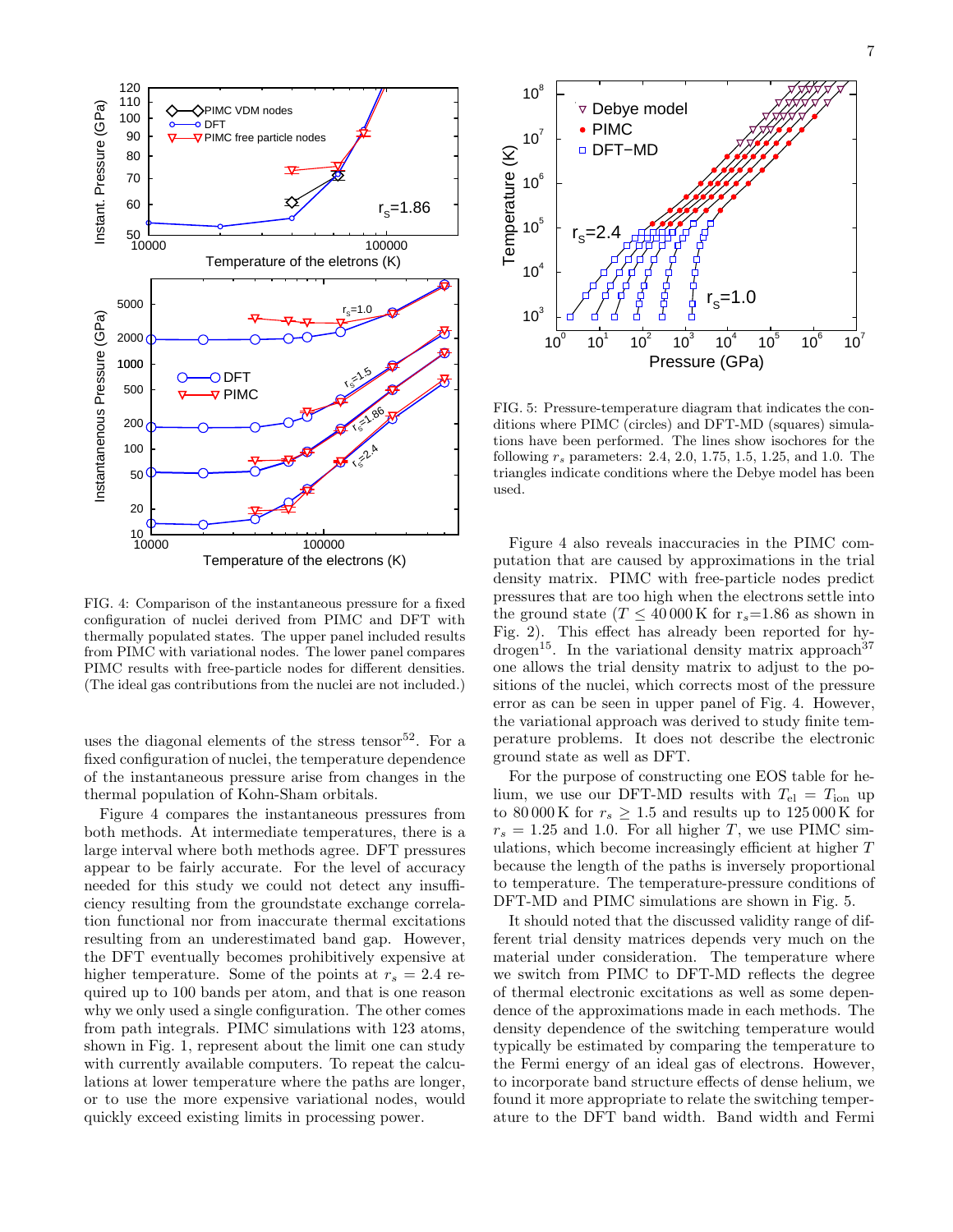

FIG. 6: The relative excess pressure derived from PIMC (thick lines with symbols) is compared with Debye-Hückel plasma model (thin lines) for different values of  $r<sub>s</sub>$  given in the legend. The ideal pressure,  $P_0$ , is derived Saha model of noninteracting helium species (see text).

energy are identical in systems of noninteracting particles. For the purpose of this study, we found it appropriate to switch from PIMC to DFT-MD for temperatures corresponding to less than one third of the helium band width.

We performed PIMC simulations up to  $1.28 \times 10^8$  K covering a large temperature interval of two orders of magnitude. At low temperature, the excess internal energies and pressures in Figs. 2, 3, and 6 are positive because of thermal electronic excitations, but then change sign due to interactions of ions and free electrons. At very high temperature when helium is fully ionized, the system can be described by the Debye plasma model<sup>53</sup>. The Debye model is based on a self-consistent solution of the Poisson equation for a system of screened charges. The excess contribution to the free energy, internal energy, entropy per particle, and pressure are given by,

$$
\frac{F}{N_{\rm p}} = \frac{\Xi}{12} , \frac{E}{N_{\rm p}} = \frac{\Xi}{8} , \frac{S}{N_{\rm p}} = \frac{\Xi}{24} , P = \frac{\Xi}{24V} , (6)
$$

$$
\Xi = -k_B T V \frac{\kappa^3}{\pi} \quad , \quad \kappa^2 = \frac{4\pi}{k_B T} \sum_i Z_i^2 \frac{N_i}{V}, \tag{7}
$$

where  $\kappa = 1/r_d$  is the inverse of Debye radius,  $r_d$ , in a collection of  $N_i$  particles of charge  $Z_i$  in volume V where  $N_{\rm p} = \sum_i N_i$ . Figure 6 demonstrate very good agreement with the Debye model at high temperature. The Debye model fails at lower temperatures where it predicts unphysically low pressures. Under these conditions the screening approximation fails because there are too few particles in the Debye sphere. The number of particles in the Debye sphere is proportional to,

$$
(r_d/r_s)^3 \sim (T r_s)^{3/2} , \qquad (8)
$$

which means that the Debye model becomes increasingly accurate for high  $T$  and large  $r_s$ . This is exactly what is observed in Fig. 6. For higher densities, PIMC and Debye predictions converge only at higher temperatures.

The size of the Debye sphere increases with temperature and will eventually exceed the size of any simulation cell. This occurs when the coupling of the particles becomes very weak. With increasing temperature, the Coulomb energy decreases while the kinetic energy increases linearly with  $T$ . Determining the precise amount of the Coulomb energy becomes increasingly difficult due to finite size effects. The finite size extrapolation only corrects for the leading term in an expansion in  $1/N$ . In the weak coupling limit, bigger and bigger simulation cells are needed to perform the extrapolation accurately. Instead of using simulations, it is much more efficient to switch to analytical methods like the hypernetted chain integral equations<sup>54</sup> or the Debye model.

In conclusion, finite size effects are the reason why the PIMC energies do not agree perfectly with the Debye model for the highest temperature shown in the lower panel of Fig. 3. The excess pressures reported in Fig. 6 are less sensitive to finite size errors than the internal energy because their volume dependence is relatively weak. We consequently use the Debye EOS for the highest temperatures in our EOS given in Tab. I. The pressuretemperature conditions for DFT-MD, PIMC, and Debye results are summarized in Fig. 5.

# IV. COMPARISON WITH FREE ENERGY MODELS

Now we compare our first-principles EOS with chemical free energy models that were developed before firstprinciples simulation data became available. Winisdoerffer and Chabrier<sup>55</sup> constructed a semianalytical model to study stellar interiors that covers a wide density range including metallization. Their EOS is only available in explicit form in a small temperature interval, and a comparison with DFT-MD simulation has already been reported<sup>22</sup>. That is why we focus on three other free energy models: the first derived by Saumon, Chabrier, and van Horn (SCvH)<sup>56</sup>, another by Chen et al.<sup>57</sup>, and one model by Förster, Kahlbaum and Ebeling<sup>58</sup>.

The SCvH EOS for helium combined with their hydrogen EOS<sup>59</sup> has been used numerous times to model giant planet interiors. Figure 7 compares the excess pressure for three different temperatures. At a high temperature of  $10^6$ K, which is important for stellar interiors, we found fairly good agreement. The deviations between the SCvH model and PIMC simulations are only about 4%.

At a intermediate temperature of 100 000 K, which approximately represents the regime of shock wave experiments, the agreement is less favorable. The SCvH EOS reports pressures that are about 30% lower than those predicted by PIMC. This is partly due to the fact that the SCvH model follows the Debye model down to too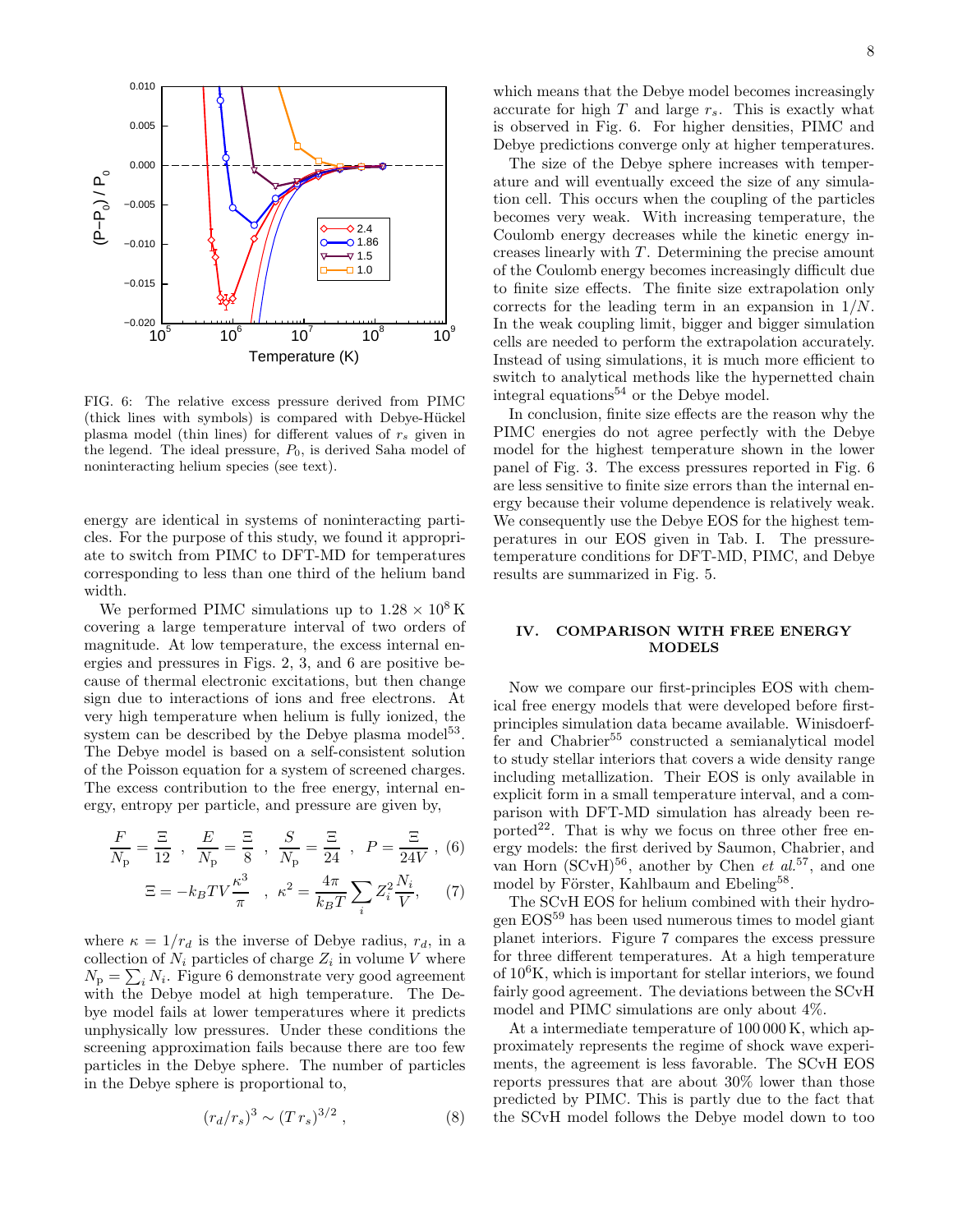

FIG. 7: Comparison of the relative excess pressure reported by first-principles simulations with the SCvH EOS model. The three temperatures shown here are relevant for stellar interiors, the comparison with shock wave experiments, and the interiors of giant planets.

low temperatures (Fig. 3). Furthermore, the authors of the SCvH EOS relied on an interpolation scheme between low and high temperature expressions to construct their helium EOS. At intermediate temperatures the resulting EOS is not thermodynamically consistent. The authors reported the region of inconsistency in their article<sup>56</sup> and we added it to Fig. 17.

The last panel in Fig. 7 is relevant to the interiors of giant planets with temperature of order 10 000 K. At low density both EOSs agree well, but above  $1.5 \text{ g cm}^{-3}$ deviation begin to increase steadily. At conditions comparable to Jupiter's interior, we find that the SCvH underestimates the pressure by 30%. In a hydrogen-helium mixture of solar composition, this translates into an error in the pressure of about 4%. This is the reason why even the helium EOS is important for estimating the size



FIG. 8: EOS comparison with the free energy model by Chen et al.<sup>57</sup> for two temperatures of 4 and 6 eV.

of Jupiter's core, which is expected to be only a small fraction of Jupiter's total  $mass<sup>25,26,60</sup>$ .

Figure 8 compare the pressures with the free energy model derived by Chen et  $al^{57}$ . For the conditions of  $\rho < 2$  g cm<sup>-3</sup> and 4 eV < T < 6 eV, the agreement with the first-principles EOS reported here is reasonably good. The deviations are of order 10%. However, one motivation of the Chen et al. work was the consideration of a density and temperature dependent correction to the ionization energy. Figure 8 shows that the deviation from the first-principles EOS increases when this correction is applied. Since the assumption of a lowering of the ionization energy with density is very reasonable, one expects the reason for the discrepancy to be caused by one of the many other approximations in this chemical model.

In 1992, Förster, Kahlbaum, and Ebeling (FKE) derived a chemical model for dense helium that exhibits two first-order phase transitions associated with the ionization steps  $He \rightarrow He^+ \rightarrow He^{2+}$  at high density and low temperature. The authors were careful to point out that there is no final proof for the existence of such plasma phase transitions in helium but constructed their model so that possible consequences in astrophysics could be explored. Figure 9 compares the FKE model with the firstprinciples EOS reported here. Both phase transitions were predicted to occur in a temperature and density region where the first-principles EOS is perfectly smooth and no evidence of a sharp ionization transition can be found. Good agreement with the FKE EOS is observed for low density and high temperature where chemical models work well. Also at very high density outside the region of the predicted phase transitions, the agreement is very reasonable.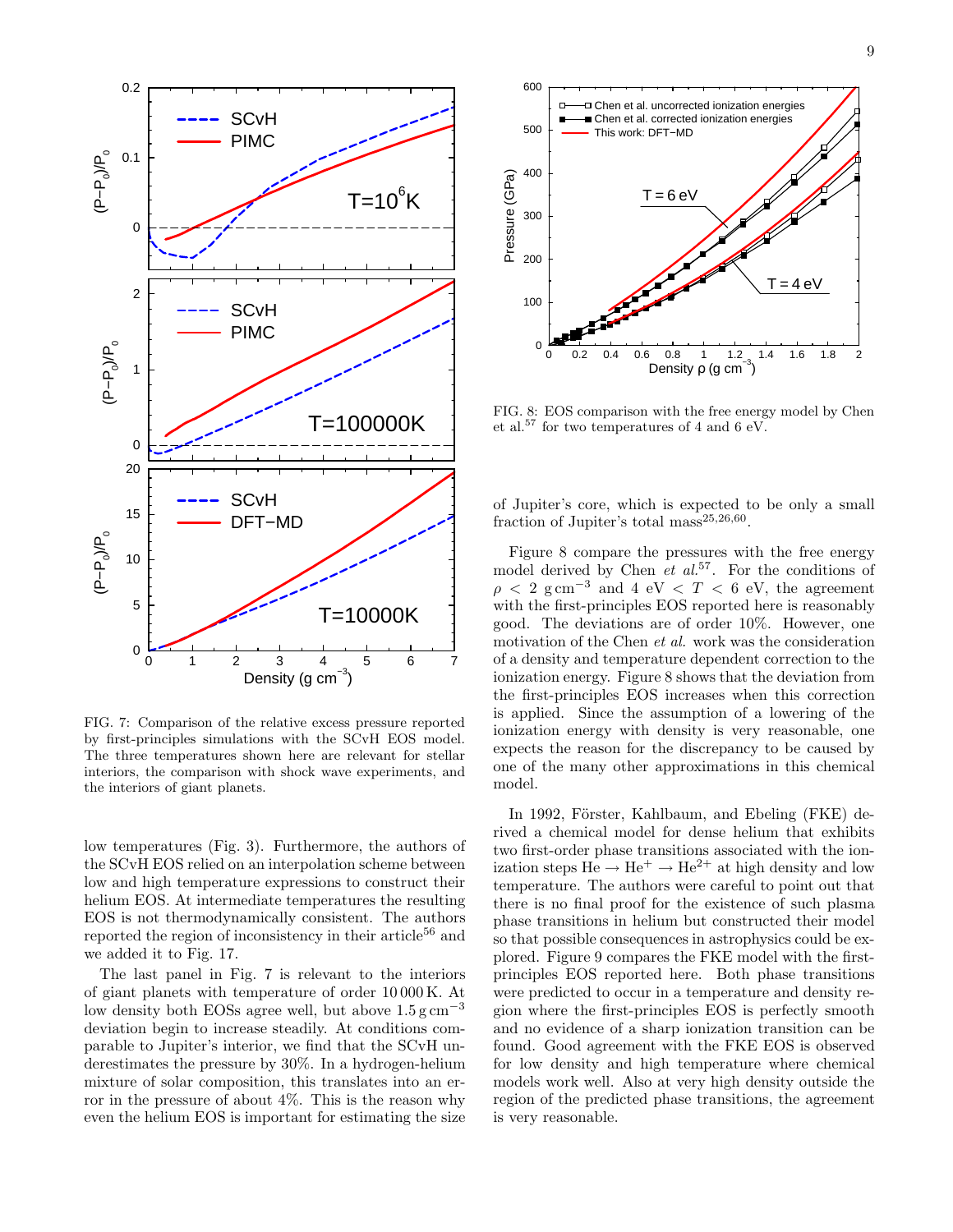

FIG. 9: EOS comparison with the free energy model by Förster, Kahlbaum, and Ebeling<sup>58</sup> (FKE) that exhibits two first-order phase transitions.

## V. PAIR CORRELATION FUNCTIONS

In this section, we study the structure of the fluid by analyzing correlations between different types of particles. Given the large amount of simulation results, we focus our attention primarily on the temperature dependence and only report results for one density of  $r_s = 1.86$ . The density dependence of the pair correlation functions, g(r), has been analyzed in Ref.<sup>48</sup> for hydrogen and in Ref.<sup>61</sup> for helium.

Figure 10 shows how the nuclear pair correlation functions changes over a temperature interval that spans seven orders of magnitude. At low temperature, the  $q(r)$ shows the oscillatory behavior that is typical for a hardsphere fluid. The atomic interactions are governed by two tightly bound electrons that lead to a strong repulsion at close range due to Pauli exclusion. As long as the density is not too high, this behavior is well-described by the Aziz pair potential<sup>20</sup>.

As temperature increases, two effects change the pair correlation function. First, the increase in kinetic energy leads to stronger collisions, and atoms approach each other more. In this regard, helium does not exactly represent a hard-sphere fluid because the Aziz pair potential is not perfectly hard. Second, the increase in temperature also damps of the oscillation in the  $q(r)$ .

At 80 000 K, one finds perfect agreement between PIMC and DFT-MD (upper panel in Fig. 10). As the temperature is increased further, changes in the nuclear  $q(r)$  functions are dominated by thermal electronic excitations and the ionization of atoms. One finds that the strong repulsion at low temperature disappears gradually. As the Debye-Hückel limit is approached, the fluid behaves like a correlated system of screened Coulomb charges.



FIG. 10: The nuclear pair correlation functions for  $r_s = 1.86$ . The lower panel shows the following temperatures: { 128, 64, 32, 16, 8, 4, 2, 1, 0.5, and 0.125  $\frac{1}{2} \times 10^{6}$  K from PIMC as well as { 40, 20, 10, 5, 3, and  $1 \} \times 10^3$  K from DFT-MD.



FIG. 11: The electron-nucleus pair correlation functions,  $g(r)$ , from PIMC for  $r_s = 1.86$ . Starting with the highest peak, the following temperatures are plotted: { 0.04, 0.08, 0.125, 0.25, 0.333, 0.5, 0.8, 1, 2, 4, and 128 }  $\times 10^6$  K. We plot  $r * g(r)$  on the ordinate so that the peak at small  $r$  illustrates the fraction of electrons in bound states. The decrease in peak height with increasing temperature demonstrates thermal excitation of electrons, which eventually leads the ionization of atoms.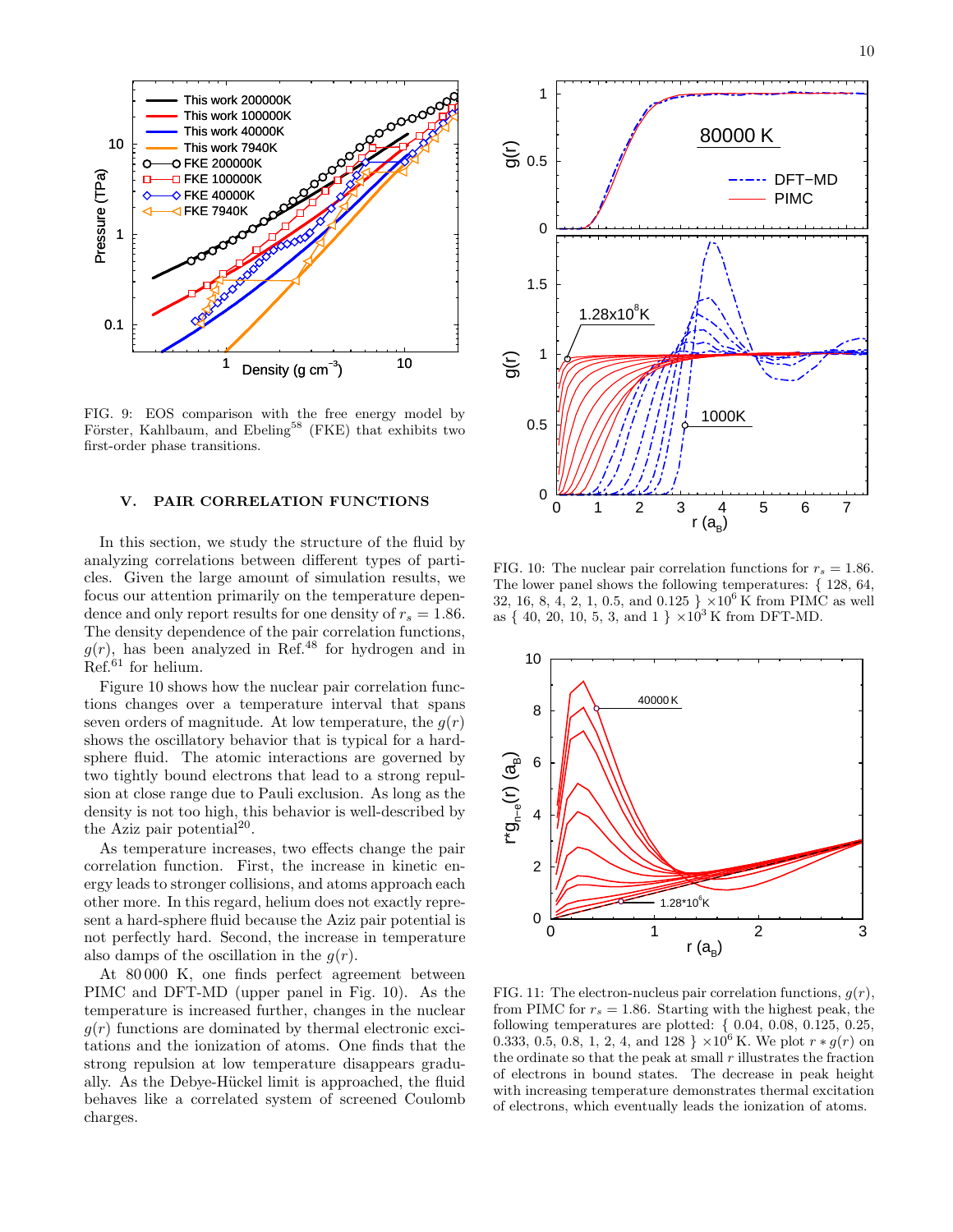

FIG. 12: The electron-electron pair correlation functions for electrons with parallel spins calculated with PIMC for  $r_s =$ 1.86. Starting from the left, the following temperatures are plotted: { 32, 16, 8, 4, 2, 1, 0.25, 0.125, 0.08, 0.0625, 0.04 }  $\times 10^6$  K. With increasing temperature, correlation effects are reduced and the exchange-correlation hole disappears.

The peak in the electron-nucleus pair correlation functions in Fig. 11 illustrates that the electrons are bound to the nuclei. At 40 000 K and below, the peak height is maximal. At higher temperature, electrons get excited thermally and eventually atoms become ionized. The peak height is consequently reduced until, at very high temperature, the motion of electrons and nuclei becomes uncorrelated.

The correlation of electrons with parallel spins is determined by Pauli exclusion and Coulomb repulsion but is also influenced by the motion of the nuclei at low temperature. Combination of all these effects causes the motion of same-spin electrons to be negatively correlated at small distances. This is typically referred to as the exchange-correlation hole. At high temperatures, kinetic effects reduce the size of this hole but  $g(r)$  always goes to zero for small  $r$  due to Pauli exclusion.

Despite the Coulomb repulsion, the electrons with opposite spins are positively correlated at low temperature, because two electrons with opposite spin are bound in a helium atom. With increasing temperature, the peak in Fig. 13 reduces in height because more and more electrons get ionized. At  $10^6$  K, one finds the lowest values for  $g(r \to 0)$  because the electrons are anti-correlated due to the Coulomb repulsion. If the temperature is increased further, kinetic effects dominate over the Coulomb repulsion and  $q(r \to 0)$  again increases and will eventually approaches 1 at high temperature.



FIG. 13: The electron-electron pair correlation functions for electrons with opposite spins calculated with PIMC for  $r_s =$ 1.86. Starting from the top, the following temperatures are plotted: { 0.04, 0.0625, 0.08, 0.125, 128, and  $1 \times 10^6$  K. The smallest values are observed for  $10^6$  K.

#### VI. ELECTRONIC DENSITY OF STATES

In this section, we illustrate the importance of thermal electronic excitation by analyzing the electronic density of states (DOS) derived from DFT-MD<sup>22,24</sup>. Figure 14 compares the total available DOS as well as the thermally occupied fraction for  $r_s = 1.0, 1.86,$  and 2.2 and T=80 000 , 20 000, and 5 000 K. The results were obtained by averaging over 10 snapshots equally spaced from corresponding DFT-MD trajectories. The eigenvalues of each snapshot were shifted so that the Fermi energies align at zero. A 4x4x4 k-point grid was used for  $r_s = 1.0$  and 1.86, and a  $2x2x2$  grid for  $r_s=2.2$ . To reduce the remaining noise level, a Gaussian smearing of 1 eV was applied to the  $r_s = 2.2$  and 1.86 results; 2 eV was used for  $r_s = 1.0$ . The curves are normalized such that the occupied DOS integrates to 1.

The electronic DOS at  $r_s = 2.2$  and 1.86 are qualitatively similar. The occupied DOS has one large peak at approximately  $-10$  eV, followed by a wide gap at the Fermi energy, followed by a continuous spectrum of conducting states. At 5000 K, thermal electronic excitations are not important. At 20 000 K, a small but nonnegligible fraction of the electrons are excited across the gap, which is illustrated in the inset in the middle panel of Fig. 14. These excitations increase the pressure shown in Fig. 2 and increase the compression ratio in shock wave experiments that will be discussed later. At 80 000 K the system still exhibits a gap but a large fraction of the electrons now occupy excited states. The increase in temperature also lead to stronger collisions of the atoms, which broadens the peak of the unoccupied DOS and spreads the levels in the unoccupied DOS further, which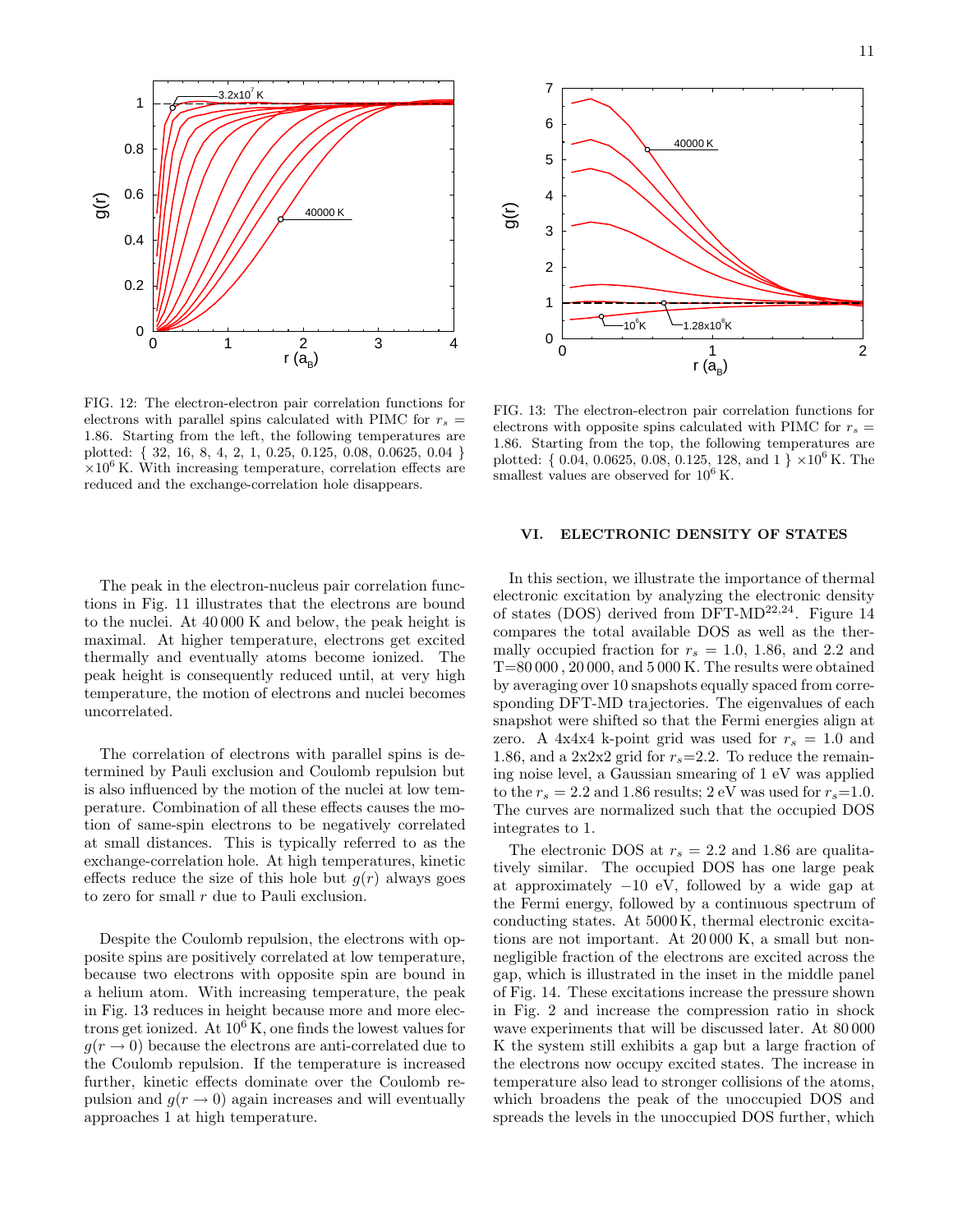

FIG. 14: The three panels show the electronic density of states (DOS) at the densities  $r_s = 1.0, 1.86,$  and 2.2. The open and filled circles, respectively, show th density of all available states and the thermally occupied fraction at 80 000 K. The diamonds and the thick lines without symbols show total DOS at 20 000 and 5 000 K, respectively. The occupied DOS at 20 000 K (this solid line) is only shown for  $r_s = 1.0$  and in the inset for  $r_s = 1.86$ . The eigenvalues from each configuration were shifted so that all Fermi energies (vertical dashed line) align at zero.

reduces the magnitude DOS.

At  $r_s$ =1.0 the character of the DOS is different from lower densities. At 5000 K, the system still exhibits a gap, but it is much narrower. Occupied and unoccupied states are piled up around it. The band width of the occupied states has increased substantially<sup>24</sup>. If temperature is increased at this density, the band gap closes as a result of the collision induced broadening. Fluid helium assumes a metallic state that has been studied in more detail in Refs.22,24 .



FIG. 15: Comparison in temperature-density space of adiabats from first-principles simulations (this work) and the SCvH EOS model.

## VII. ENTROPY CALCULATIONS

Convection in the interior of planets requires that the temperature-pressure profile is adiabatic. In consequence, the planetary interior is fully determined by the conditions on the surface and the EOS. This makes the calculation of adiabats important. However, neither Monte Carlo nor molecular dynamics methods can directly compute entropies because both techniques save orders of magnitude in computer time by generating only a representative sample of configurations. Without this gain in efficiency, many-body simulations would be impossible. In consequence, entropies that are measures of the total available phase space are not accessible directly.

Typically one derives the entropy by thermodynamic integration from a know reference state. However, for planetary interiors, the absolute value of the entropy is not important as long as one is able to construct  $(T, P)$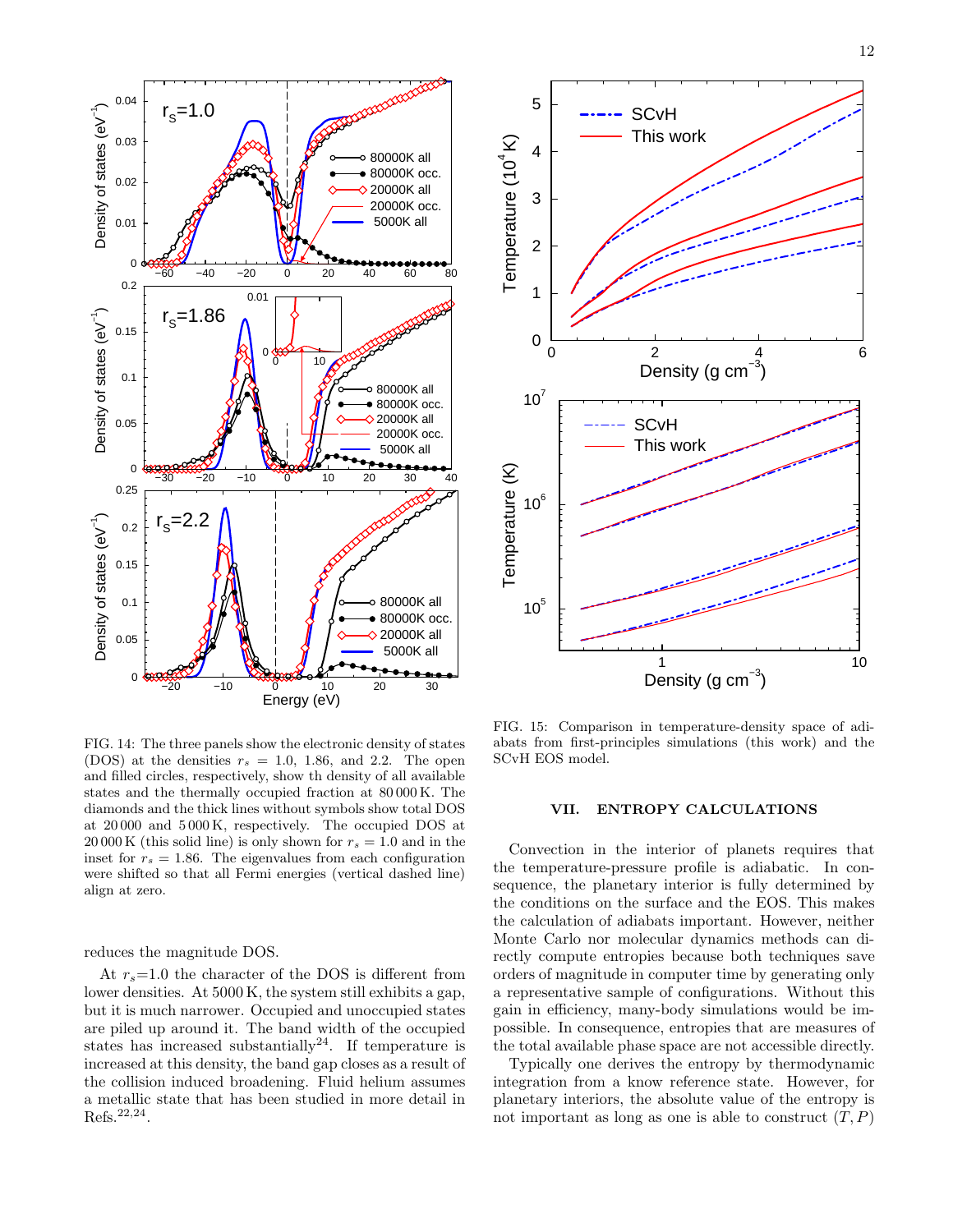

FIG. 16: Comparison in temperature-pressure space of the adiabats shown in Fig. 15.

curves of constant entropy. This can be done using the pressure and the internal energy from first-principles simulations at different  $(T, V)$  conditions. Using Maxwell's relations, one finds,

$$
\left. \frac{\partial T}{\partial V} \right|_{S} = -\frac{\frac{\partial S}{\partial V}|_{T}}{\frac{\partial S}{\partial T}|_{V}} = -T \frac{\frac{\partial P}{\partial T}|_{V}}{\frac{\partial E}{\partial T}|_{V}}.
$$
\n(9)

By solving this ordinary differential equation,  $(V,T)$ adiabats can be constructed as along as a sufficiently dense mesh of high-quality EOS points are available to make the required interpolation and differentiation of E and P with respect to temperature satisfactorily accurate.

One drawback of formula (9) is that it is not necessarily thermodynamically consistent if pressures and internal energies are interpolated separately. This is the primary reason why we developed the following method to fit the free energy instead. Pressure and internal energy are related to the free energy,  $F(V, T)$ , by

$$
P = -\left. \frac{\partial F}{\partial V} \right|_T \quad \text{and} \quad E = F - T \left. \frac{\partial F}{\partial T} \right|_V . \quad (10)
$$

Different EOS fits for fluids have been proposed in the literature47,62. Thermodynamic consistency was not a priority in either case. Both papers relied on specific functional forms that were carefully adjusted to the material under consideration. Although such a fit of specific form could probably have also been constructed for the presented helium EOS data, we wanted to have an approach that is not just applicable to one material. Therefore, we decided to represent the free energy as a bi-cubic spline function with temperature and density as parameters. This spline function can accurately represent our helium EOS data and can easily be adapted to fit other materials. Cubic splines are twice continuously differentiable, which means the derived pressures and energies are once continuously differentiable with respect to V and  $T$ . This is sufficient for this study. If additional thermodynamic functions that require higher order derivatives of the free energy, such as sound speeds, need to be fit also, then higher order splines can accommodate that.

We start the free energy interpolation by constructing a series of one-dimensional spline functions  $F_n(T)$  for different densities. The choice of knots  $T_i$  is arbitrary. Their location should be correlated with the complexity of the EOS as well as the distribution of EOS data points. In our helium example, we used a logarithmic grid in temperature with about half as many knots as data points. The set of free energy values on the knots,  $F(T_i)$ , represent the majority of the set of fit parameters. In addition, one may also include the first derivatives of the splines  $\frac{\partial F_n}{\partial T}|_V$  at the lowest and highest temperatures, which represent the entropy. Alternatively, one could derive those derivatives by other means and then keep them fixed during the fitting procedure.

To compute the free energy at a specific density,  $n^*$ , and temperature,  $T^*$ , we first evaluate all splines  $F_n(T^*)$ and then construct a secondary spline at constant temperature as a function of density,  $F_{T^*}(n)$ . Its first derivate is related to the pressure. Again, the derivative at the interval boundaries can either be fixed or adjusted during the fitting procedure. We adjust them by introducing an additional spline  $\frac{\partial F}{\partial n}|_T(T)$  at the lowest and highest densities, which then get adjusted in the fitting procedure.

We begin the fitting procedure with an initial guess for the free energy function derived from Eq. (9). Then we employ conjugate gradient methods $63$  to optimize the whole set of fitting parameters. Minimizing the sum of the squared relative deviations in pressure and internal energy has been found to work best. (Just for the derivation of the relative deviation in energy, the zero of energy has been shifted to the value of the isolated helium atom.)

All fits tend to introduce wiggles if too many free parameters are included. We control wiggles by adjusting the number of knots in density and temperature but we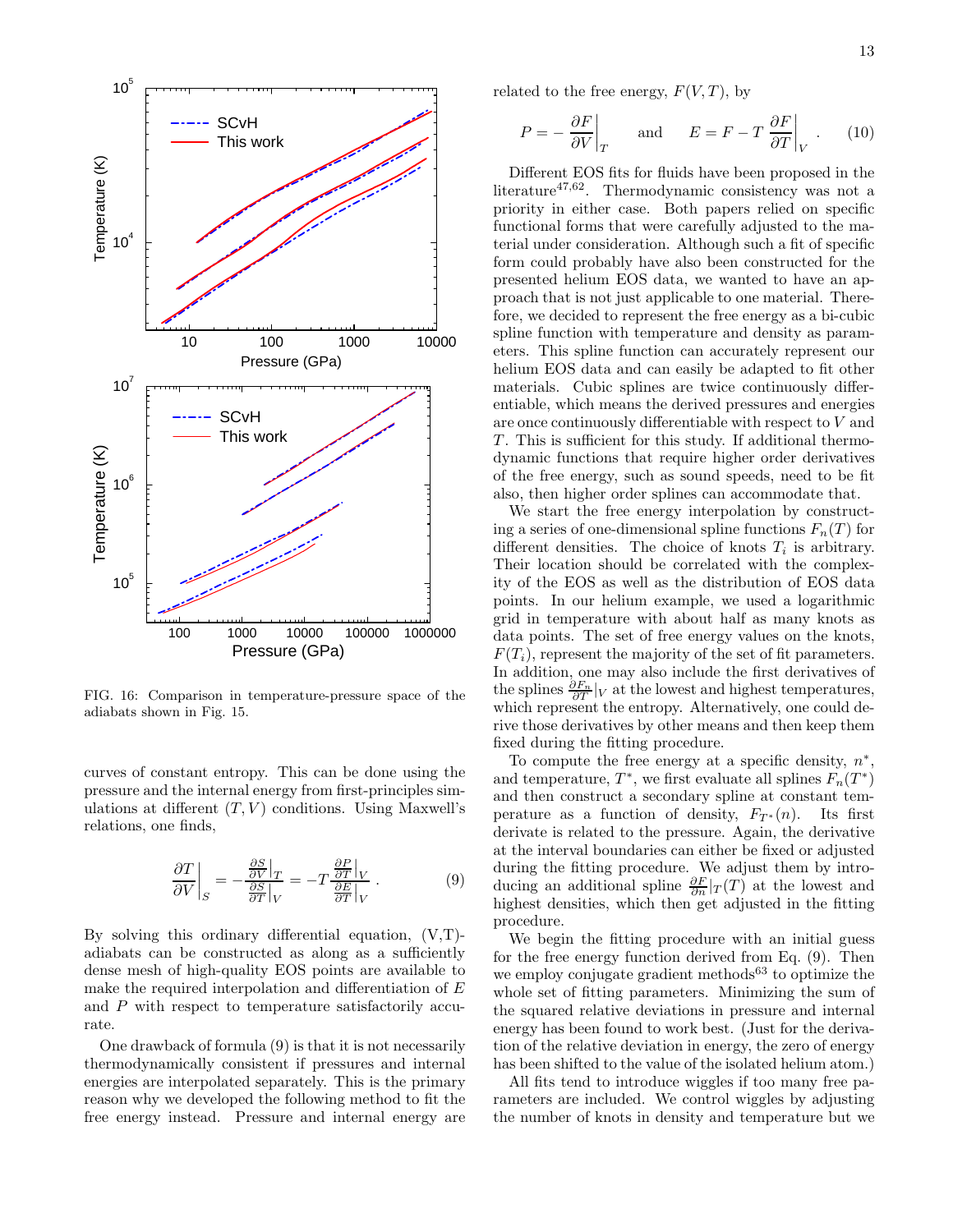also introduce penalty in the form,

$$
\xi = \int d\rho \left(\frac{\partial^3 F}{\partial n^3}\right)^2 \quad , \tag{11}
$$

to favor fits with smaller  $|\partial^2 P/\partial n^2|$ . Finally we change the density argument in the spline interpolation from  $F_T(\rho)$  to  $F_T(\log(\rho))$ . This improves the fit in the high temperature limit where the free energy is dominated by the ideal gas term that has logarithmic dependence on density.

The presented free energy fit is thermodynamically consistent by construction. It allows us to accurately represent the entire data set of  $P$  and  $E$  values. Without additional information, the free energy can be determined up to a term  $T\Delta S$ , which is sufficient to compute adiabats. To determine the absolute value of the entropy, one needs an anchor point, for which the entropy was derived by different means.

Figure 15 compares different adiabats derived from our first-principles EOS with predictions from the SCvH EOS model. Beginning from a joint starting point of  $r_s = 2.4$ and a selection of seven different temperatures of 3000, 5000, 10 000, 50 000, 100 000, 500 000, and  $10^6$  K, we constructed the adiabats for both models for the density interval under consideration. The upper panel of Fig. 15 demonstrates good agreement between both methods at low densities up to about 1 g cm<sup>-3</sup>. For higher densities, one finds deviations of up to 20% in the predicted temperatures on the adiabats. A higher temperature, the agreement get substantially better, which is illustrated in the lower panel of Fig. 15. The observed deviations are similar to pressure differences shown in Fig. 7.

For applications in the field of planetary science, we also show the adiabats in  $(T, P)$  space in Fig. 16. The deviations are comparable in magnitude but appear smaller on a logarithmic scale.

### VIII. SHOCK WAVE EXPERIMENTS

Dynamic shock compression experiments are the preferred laboratory experiments to probe the properties of materials at high pressure and temperature. Lasers<sup>21</sup>, magnetic fields<sup>11</sup>, and explosives<sup>64</sup> have recently been used to generate shock waves that reached megabar pressures. Under shock compression, the initial state of a material characterized by internal energy, pressure, and volume  $(E_0, P_0, V_0)$  changes to the final state described by  $(E, P, V)$ . The conservation of mass, momentum, and energy yields the Hugoniot condition<sup>65</sup>,

$$
H = (E - E_0) + \frac{1}{2}(P + P_0)(V - V_0) = 0.
$$
 (12)

Different shock velocities lead to a collection of final states that are described by a Hugoniot curve. Using Eq. 12, this curve can easily be calculated for a given EOS where one most often may assume  $P_0 \ll P$ .  $V_0 = 32.4$ 



**Experimental conditions**

 $10<sup>6</sup>$ 

Hugoniot curves for different precompression ratios. The labels specify the precompression ratio relative to the density at ambient pressures ( $\rho_0 = 0.1235 \text{ g cm}^{-3}$ , Ref.<sup>19</sup>). The symbols approximately represent recent experiments<sup>21</sup>. The inside of the dashed box indicates conditions, for which the SCvH EOS<sup>56</sup> was interpolated and is not thermodynamically consistent.



FIG. 18: Hugoniot curves for different precompression ratios from Fig. 17 plotted as function of shock compression.

cm<sup>3</sup>/mol ( $\rho_0 = 0.1235 \,\text{g cm}^{-3}$ ) is taken from experiment<sup>19</sup>. For  $E_0$ , one takes the energy of an isolated helium atom, which must be calculated consistently with the final internal energy, E. An initial static precompression that changes  $V_0$  will also affect  $E_0$  and  $P_0$  but the corrections are negligible as long as the amount of initial compression work is small compared to the energy that is deposited dynamically. Assuming  $dE_0 = dP_0 = 0$ ,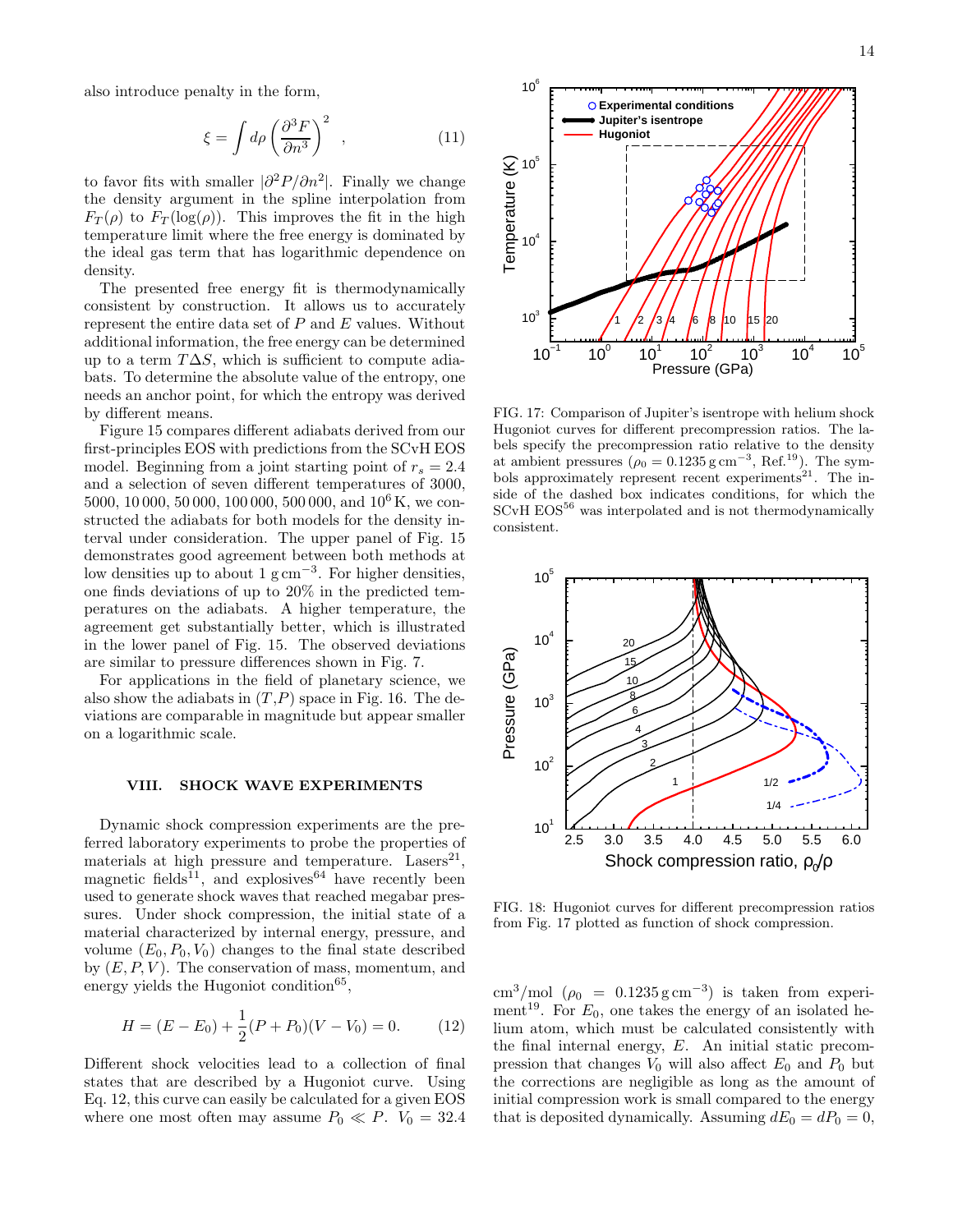

FIG. 19: Pressure-density plot of shock Hugoniot curves for different precompression ratios. The upper panel shows the shock Hugoniot curves from Fig. 18, recent experimental results (symbols), and the range of the lower plot. Below we plot the Hugoniot curves for precompression ratios (see labels) that approximately match the experimental conditions (symbols, see Ref.<sup>21</sup>). The error bar on the upper left solid line represents the uncertainty in the calculations.

the total differential of H reads,

$$
dH = dE + \frac{P}{2}dV - \frac{P}{2}dV_0 + \frac{1}{2}(V - V_0)dP \qquad (13)
$$

The point of maximum compression,  $\eta_{\text{max}} = V_0/V$ , along the Hugoniot curve can be derived by setting,  $dH = dV = dV_0 = 0$ . The resulting condition can be expressed in terms of the Grüneisen parameter,  $\gamma \equiv$  $V \frac{\partial P}{\partial E}\big|_V = 2/(\eta_{\text{max}} - 1).$ 

Now we will determine how the maximum compression ratio,  $\eta_{\text{max}}$ , changes if the sample is precompressed statically. Keeping the final shock pressure constant, the compression ratio changes as function of the initial sample volume,  $V_0$ ,

$$
\left. \frac{\partial \eta}{\partial V_0} \right|_P = \frac{1}{V} - \frac{V_0}{V^2} \left. \frac{\partial V}{\partial V_0} \right|_P \tag{14}
$$

Setting  $dH = dP = 0$  in Eq. 13, one finds,

$$
\left. \frac{\partial V_0}{\partial V} \right|_P = \left. \frac{2}{P} \frac{\partial E}{\partial V} \right|_P + 1 \equiv \frac{2}{\delta} + 1 \,. \tag{15}
$$

Inserting this result into Eq. 14 yields,

$$
V \left. \frac{\partial \eta_{\text{max}}}{\partial V_0} \right|_P = \frac{2(\gamma - \delta)}{\gamma(2 + \delta)} \,. \tag{16}
$$

Since the parameters  $\gamma$  and  $\delta$  are both positive, the relation,  $\frac{\partial \eta_{\text{max}}}{\partial V_0}\Big|_P > 0$ , is equivalent to the relation,  $\delta < \gamma$ , which is again equivalent to,

$$
1 < \frac{\rho}{P} \left. \frac{\partial P}{\partial \rho} \right|_{E} \tag{17}
$$

If this condition is fulfilled for a particular EOS then the maximum shock compression ratio will decrease if the sample is precompressed statically, which reduces  $V_0$ . We have computed the isoenergetic compressibility for our first-principles EOSs for helium and hydrogen and verified that this condition is satisfied for both materials (Fig. 18). It is also fulfilled for an ideal plasma model because the maximum compression ratio is determined by the balance of excitations of internal degrees of freedom and interaction effects<sup>20</sup>. Although all interactions are neglected, an ideal model correctly represents the fact that excited states are suppressed at high density because of the reduced entropy. The diminished importance of excitations reduces the maximum compression ratio to values closer to 4, which is the expected result for noninteracting systems without internal degrees of freedom.

Recent laser shock wave experiments<sup>21</sup> reached pressures of 2 megabars in fluid helium for the first time. The sample was precompressed statically in a modified diamond anvil cell before the shock was launched. The static precompression is an important development that enables one to reach higher densities and still allows one to directly determine the EOS. Reaching higher densities is important for planetary interiors because shock Hugoniot curves rise faster than adiabats in a P-T diagram like that shown in Fig. 17. As a result, a large part of Jupiter's adiabat remains inaccessible unless one increases the starting density by precompression. The precompression and relation of planetary interiors was studied theoretically in Ref.<sup>66</sup>. It was demonstrated that precompression of up to 60 GPa would be needed to characterize 50% of Jupiter's envelope. The challenge here is to reach high enough densities because a single shock wave compresses the material only 5.25-fold or less (Fig. 18).

The measurements of J. Eggert  $et$   $al.^{21}$  confirmed two of our theoretical predictions<sup>20</sup>. They showed that helium has a shock compression ratio substantially larger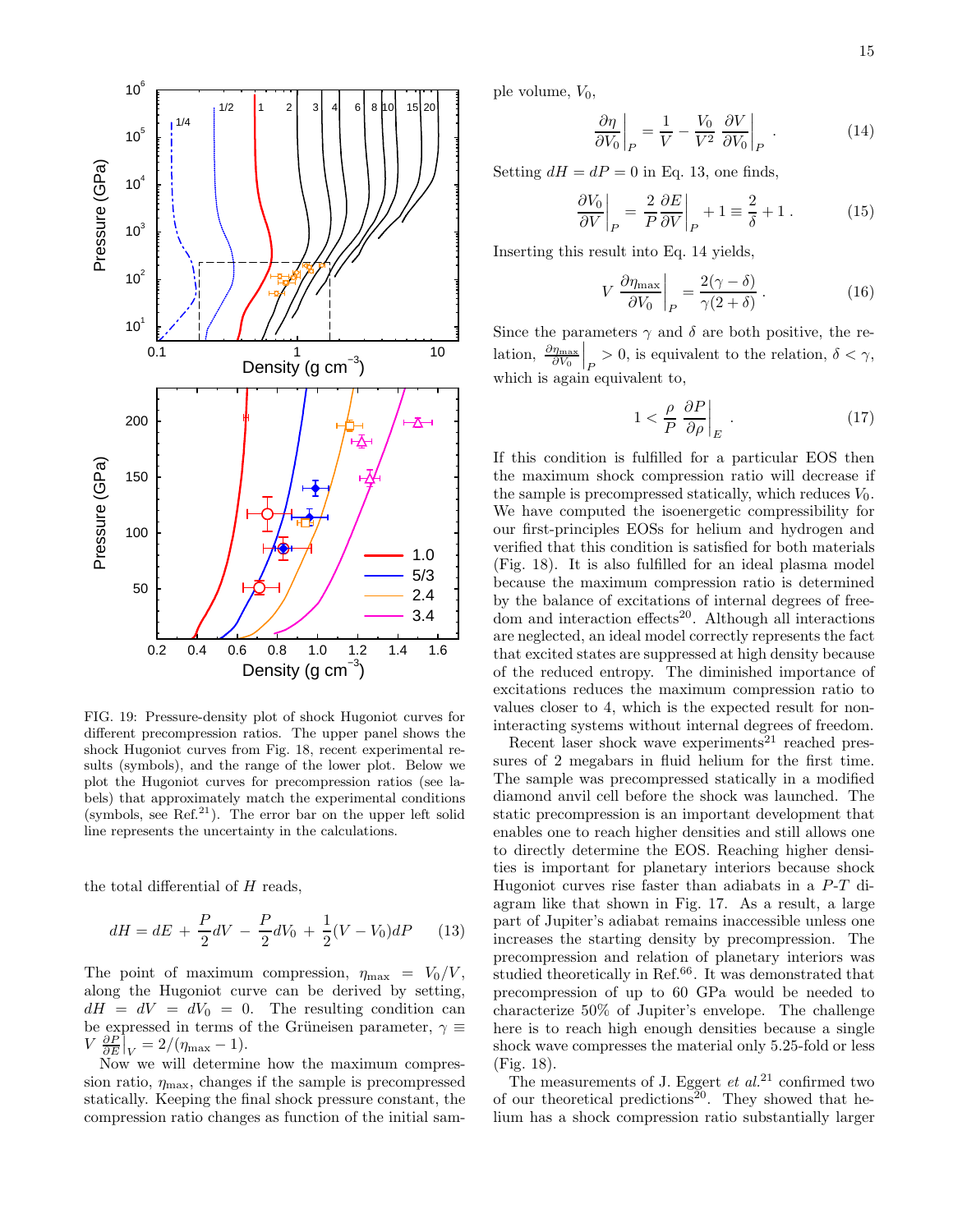than 4 due to thermal electronic excitations and that the compression ratio would decrease with increasing precompression (Fig. 18).

Figure 19 shows a detailed comparison between experiments and our first-principles simulations. The shock measurements without precompression show a higher compression than predicted from first principles. The deviations are outside the experimental and theoretical error bars. However, this discrepancy goes away with increasing precompression. The shocks with 3.4-fold precompression are in good agreement with first-principles predictions. We have no explanation for this trend at present. More experimental and theoretical work will be needed to reveal the reason for this discrepancy. Using our first-principles EOS, we converted the reported  $P-\rho$ measurements to temperature (see Fig. 17). Since the resulting shock temperatures span the interval of 24 000 – 63 000 K, the comparison with our EOS rests on DFT-MD.

In this temperature interval, the SCvH EOS predicts significantly lower pressures than our first-principles EOS (see Fig. 7). Consequently, this model predicts a higher compressibility for shock Hugoniot curves with and without precompression. As a result, the SCvH model agrees better than our first-principles calculations with those shock measurements that did not use any precompression. However, SCvH model is not in agreement with shock measurements that used precompressions more than  $2$ -fold<sup>21</sup>. For those, it predicts a compressibility that is higher than measured.

Furthermore, it turns out that all measurements fall into the region where thermodynamic inconsistencies in the SCvH EOS model are large (see Fig. 17) and the model is expected to be less reliable than elsewhere. A

- $1$  D.J. Stevenson and E.E. Salpeter. Astrophys. J. Suppl. Ser., 35:221, 1977.
- <sup>2</sup> D.J. Stevenson and E.E. Salpeter. Astrophys. J. Suppl., 35:239, 1977.
- <sup>3</sup> H. K. Mao, R. J. Hemley, Y. Wu, A. P. Jephcoat, L. W. Finger, C. S. Zha, and W. A. Bassett. *Phys. Rev. Lett.*, 60:2649, 1988.
- <sup>4</sup> P. Loubeyre, R. LeToullec, J. P. Pinceaux, H. K. Mao, J. Hu, and R. J. Hemley. Phys. Rev. Lett., 71:2272, 1993.
- <sup>5</sup> D. A. Young, A. K. McMahan, and M. Ross. Phys. Rev. B, 24:5119, 1981.
- <sup>6</sup> P. M. Kowalski, S. Mazevet, D. Saumon, and M. Challacombe. Phys. Rev. B, 76:075112, 2007.
- <sup>7</sup> S. A. Khairallah and B. Militzer. Phys. Rev. Lett., 101:106407, 2008.
- 8 I. B. Da Silva, P. Celliers, G. W. Collins, K. S. Budil, N. C. Holmes, W. T. Jr. Barbee, B. A. Hammel, J. D. Kilkenny, R. J. Wallace, M. Ross, R. Cauble, A. Ng, and G. Chiu. Phys. Rev. Lett., 78:483, 1997.
- <sup>9</sup> G. W. Collins, L. B. Da Silva, P. Celliers, D. M. Gold, M. E. Foord, R. J. Wallace, A. Ng, S. V. Weber, K. S. Budil, and R. Cauble. Science, 281:1178, 1998.

different chemical model based on an expansion of the activity<sup>67</sup> predicts maximum compression ratios between 5.6 and 6.2 to occur at about 100 GPa, which is in good agreement with shock measurements without pre-

#### IX. CONCLUSIONS

compression.

This work combined path integral Monte Carlo and density functional molecular dynamics simulations to derive one coherent equation of state for fluid helium at high pressure and temperature. Helium is a comparatively simple material since it does not form chemical bonds nor has core electrons, but our approach of combining two simulation techniques can be generalized to study more complex materials at extreme conditions. Certainly the presented approach to fitting the free energy and to deriving adiabats works for any set of EOS data points derived from first-principles simulations.

For the future, one might consider replacing DFT-MD with coupled ion-electron Monte Carlo<sup>68</sup>. However this is strictly a groundstate method and one would still need to find a way to include thermal electronic excitations.

# Acknowledgments

This material is based upon work supported by NASA and NSF. We thank D. Saumon for providing us with his He EOS table $56$ , and acknowledge receiving the preliminary manuscript<sup>24</sup> from L. Stixrude and R. Jeanloz. We thank A. Sarid for comments and the authors of Ref.<sup>21</sup> for sending us a table with their experimental results.

- <sup>10</sup> M. D. Knudson, D. L. Hanson, J. E. Bailey, C. A. Hall, J. R. Asay, and W. W. Anderson. Phys. Rev. Lett., 87:225501, 2001.
- <sup>11</sup> M. D. Knudson, D. L. Hanson, J. E. Bailey, C. A. Hall, and J. R. Asay. Phys. Rev. Lett., 90:035505, 2003.
- <sup>12</sup> S.I. Belov, G.V. Boriskov, A.I. Bykov, R.I. Il'kaev, N.B. Luk'yanov, A.Y. Matveev, O.L. Mikhailova, V.D. Selemir, G.V. Simakov, R.F. Trunin, I.P. Trusov, V.D. Urlin, V.E. Fortov, and A.N. Shuikin. JETP Lett., 76:443, 2002.
- <sup>13</sup> G. V. Boriskov, A. I. Bykov, R. I. Il'kaev, V. D. Selemir, G. V. Simakov, R. F. Trunin, V. D. Urlin, A. N. Shuikin, and W. J. Nellis. Phys. Rev. B, 71:092104, 2005.
- $^{14}$  T. J. Lenosky, J. D. Kress, and L. A. Collins.  $\emph{Phys. Rev.}$ B, 56:5164, 1997.
- $^{15}\,$  B. Militzer and D. M. Ceperley.  $Phys.$   $Re v.$   $Let t.,$   $85:1890,$ 2000.
- <sup>16</sup> N.C. Holmes, M. Ross, and W.J. Nellis. Phys. Rev. B, 52:15835, 1995.
- $17$  M. P. Desjarlais. *Phys. Rev. B*, 68:064204, 2003.
- <sup>18</sup> S. A. Bonev, B. Militzer, and G. Galli. Phys. Rev. B, 69:014101, 2004.
- <sup>19</sup> W. J. Nellis, N. C. Holmes, A. C. Mitchell, R. J. Trainor,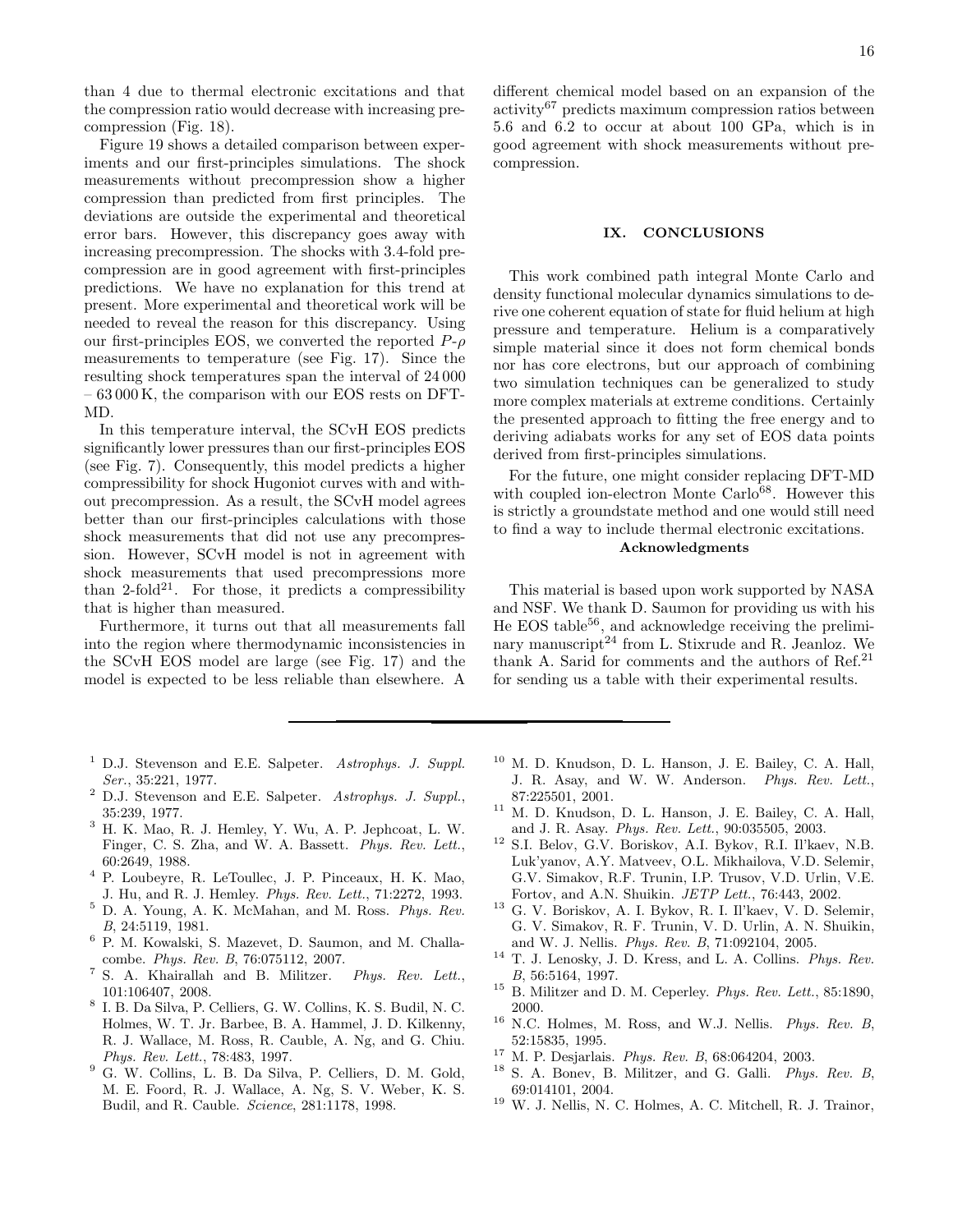17

G. K. Governo, M. Ross, and D. A. Young. Phys. Rev. Lett., 53:1248, 1984.

- <sup>20</sup> B. Militzer. Phys. Rev. Lett., 97:175501, 2006.
- $21$  J. Eggert, S. Brygoo, P. Loubeyre, R. S. McWilliams, P. M. Celliers, D. G. Hicks, T. R. Boehly, R. Jeanloz, and G. W. Collins. Phys. Rev. Lett., 100:124503, 2008.
- <sup>22</sup> A. Kietzmann, B. Holst, R. Redmer, M. P. Desjarlais, and T. R. Mattsson. Phys. Rev. Lett., 98:190602, 2007.
- <sup>23</sup> V. Ya. Ternovoi et al. AIP Conf. Proc., 620:107, 2002.
- $^{24}$  L. Stixrude and R. Jeanloz. *Proc. Nat. Ac. Sci.*, 105:11071, 2008.
- $^{25}\,$  B. Militzer, W. H. Hubbard, J. Vorberger, I. Tamblyn, and S. A. Bonev. Astrophys. J. Lett., 688:L45, 2008.
- <sup>26</sup> N. Nettelmann, B. Holst, A. Kietzmann, M. French, R. Redmer, and D. Blaschke. Astrophys. J., 683:1217, 2008.
- <sup>27</sup> D. M. Ceperley. Rev. Mod. Phys., 67:279, 1995.
- <sup>28</sup> E. L. Pollock. Comp. Phys. Comm., 52 :49, 1988.
- V. Natoli and D. M. Ceperley. J. Comp. Phys., 117:171-178, 1995.
- <sup>30</sup> B. Militzer and R. L. Graham. Journal of Physics and Chemistry of Solids, 67:2143, 2006.
- $31$  W. M. Foulkes, L. Mitas, R. J. Needs, and G. Rajagopal. Rev. Mod. Phys., 73:33, 2001.
- <sup>32</sup> N. D. Drummond, P. Lopez Rios, A. Ma, J. R. Trail, G. G. Spink, M. D. Towler, and R. J. Needs. J. Chem. Phys., 124:224104, 2006.
- <sup>33</sup> P. Lopez-Rios, A. Ma, N. D. Drummond, M. D. Towler, and R. J. Needs. Phys. Rev. E, 74:066701, 2006.
- <sup>34</sup> M. Bajdich, L. Mitas, L. K. Wager, and K. E. Schmidt. Phys. Rev. B, 77:115112, 2008.
- $\frac{35}{10}$  D. M. Ceperley. *J. Stat. Phys.*, 63:1237, 1991.
- <sup>36</sup> D. M. Ceperley. Editrice Compositori, Bologna, Italy, 1996.
- <sup>37</sup> B. Militzer and E. L. Pollock. *Phys. Rev. E*, 61:3470, 2000.<br><sup>38</sup> CDMD. Consultation IDM. Computer 1000, 2006. ADM.  $\mathcal{C}_{\text{in}}$
- CPMD, Copyright IBM Corp 1990-2006, MPI für Festkörperforschung Stuttgart 1997-2001.
- $39$  N. Troullier and J. L. Martins. *Phys. Rev. B*, 43:1993, 1991.
- <sup>40</sup> G. Kresse and J. Hafner, Phys. Rev. B 47, 558 (1993); G. Kresse and J. Hafner, Phys. Rev. B 49, 14251 (1994); G. Kresse and J. Furthmüller, Comput. Mat. Sci. 6, 15  $(1996)$ ; G. Kresse and J. Furthmüller, Phys. Rev. B 54, 11169 (1996).
- <sup>41</sup> P. E. Blöchl. *Phys. Rev. B*, 50:17953, 1994.
- J. P. Perdew, K. Burke, and M. Ernzerhof. Phys. Rev. Lett., 77:3865, 1996.
- <sup>43</sup> N. D. Mermin. Phys. Rev., 137:A1441, 1965.
- <sup>44</sup> R.A. Aziz, A.R. Janzen, and M. R. Moldover. Phys. Rev. Lett., 74:1586, 1995.
- $45$  E. L. Pollock and B. Militzer. Phys. Rev. Lett., 92:021101, 2004.
- $46$  B. Militzer and E. L. Pollock. *Phys. Rev. B*, 71:134303, 2005.
- $47$  G. S. Stringfellow, H. E. DeWitt, and W. L. Slattery. Phys. Rev. A, 41:1105, 1990.
- $^{48}$  B. Militzer and D. M. Ceperley. Phys. Rev. E, 63:066404, 2001.
- <sup>49</sup> E. A. Hylleraas. *Z. Phys.*, 54:347, 1929.
- A. A. Bürgers, D. Wintgen, and J.-M. Rost. J. Phys. B, 28:3163, 1995.
- <sup>51</sup> G. Tanner, K. Richter, and J.-M. Rost. Rev. Mod. Phys., 72:497, 2008.
- <sup>52</sup> O. H. Nielsen and R. M. Martin. Phys. Rev. B, 32:3780,

1985.

- <sup>53</sup> P. Debye and E. Hückel. *Phys. Z.*, 24:185, 1923.<br><sup>54</sup> L. D. Landau and E. M. Lifebitz, *Statistical Phys*
- L. D. Landau and E. M. Lifshitz. Statistical Physics. Pergamon Press New York, 1969.
- $55$  C. Winisdoerffer and G. Chabrier. Phys. Rev. E, 71:026402, 2005.
- <sup>56</sup> D. Saumon, G. Chabrier, and H. M. Van Horn. Astrophys. J. Suppl., 99:713, 1995.
- <sup>57</sup> Q. Chen, Y. Zheng, L. Cai, Y. Gu, and F. Jing. Phys. Plasmas, 14:012703, 2007.
- <sup>58</sup> A. Förster, T. Kahlbaum, and W. Ebeling. Laser Part. Beams, 10:253, 1992.
- <sup>59</sup> D. Saumon and G. Chabrier. Phys. Rev. A, 46:2084, 1992.
- <sup>60</sup> B. Militzer and W. H. Hubbard. in press Astrophys. and Space Sci., arXiv astro-ph/0807.4266, 2008.
- $61$  B. Militzer. J. Phys. A, in press, 2008, cond-mat: 0902.4281.
- <sup>62</sup> T. J. Lenosky, S. R. Bickham, J. D. Kress, and L. A. Collins. Phys. Rev. B, 61:1, 2000.
- <sup>63</sup> W. H. Press, S. A. Teukolsky, W. T. Vetterling, and B. P. Flannery. Numerical Recipes in  $C++$ . Cambridge University Press, Cambridge, UK, 2001.
- $64$  V. E. Fortov, R. I. Ilkaev, V. A. Arinin, V. V. Burtzev, V. A. Golubev, I. L. Iosilevskiy, V. V. Khrustalev, A. L. Mikhailov, M. A. Mochalov, V. Ya. Ternovoi, and M. V. Zhernokletov. Phys. Rev. Lett., 99:185001, 2007.
- <sup>65</sup> Y. B. Zeldovich and Y. P. Raizer. Academic Press, New York, 1966.
- $66$  B. Militzer and W. B. Hubbard. AIP Conf. Proc., 955:1395, 2007.
- $67$  M. Ross, F. Rogers, N. Winter, and G. Collins. Phys. Rev. B, 76:020502(R), 2007.
- <sup>68</sup> K. T. Delaney, C. Pierleoni, and D. M. Ceperley. Phys. Rev. Lett., 97:235702, 2006.

#### Appendix A: Free energy spline interpolation

We constructed the following 2D spline interpolation of the free energy in order to reproduce the internal energy and pressures from Tab. I. We use atomic units of Hartrees and Bohr radii. For each density of  $r_s$  =  $\{2.4, 2.0, 1.6, 1.2, 0.8\}$ , we construct a cubic spline  $F_n(T)$ . Table VI lists 16 knot points  $(T_i, F(T_i))$  for each density. In addition, the first derivate  $\frac{\partial F}{\partial T}$  are specified at the lowest and highest temperatures. This is sufficient to construct a cubic spline function  $F(T)^{63}$ .

In a similar fashion, we derive a spline function that contains that free energy derivative with respect to density,  $\frac{\partial F}{\partial n}(T)$ , at the lowest and highest densities,  $r_s = 2.4$ and  $0.8$  respectively. *n* is the density of the electrons,  $n = N_e/V$ . Those knot points as well as the T derivatives are included in Tab. VI also.

In order to obtain the free energy for a particular density and temperature,  $(n^*,T^*)$ , we proceed as follows. First we evaluate the spline functions  $F(T^*)$  and  $\frac{\partial F}{\partial n}(T^*)$  at temperature  $T^*$ . Using these five knots points and density derivatives, we construct a spline function,  $F(\log(n))$ . We use  $\log(n)$  as argument because it better represents the high-temperature limit of weak interactions. Note that the constructed splines for the density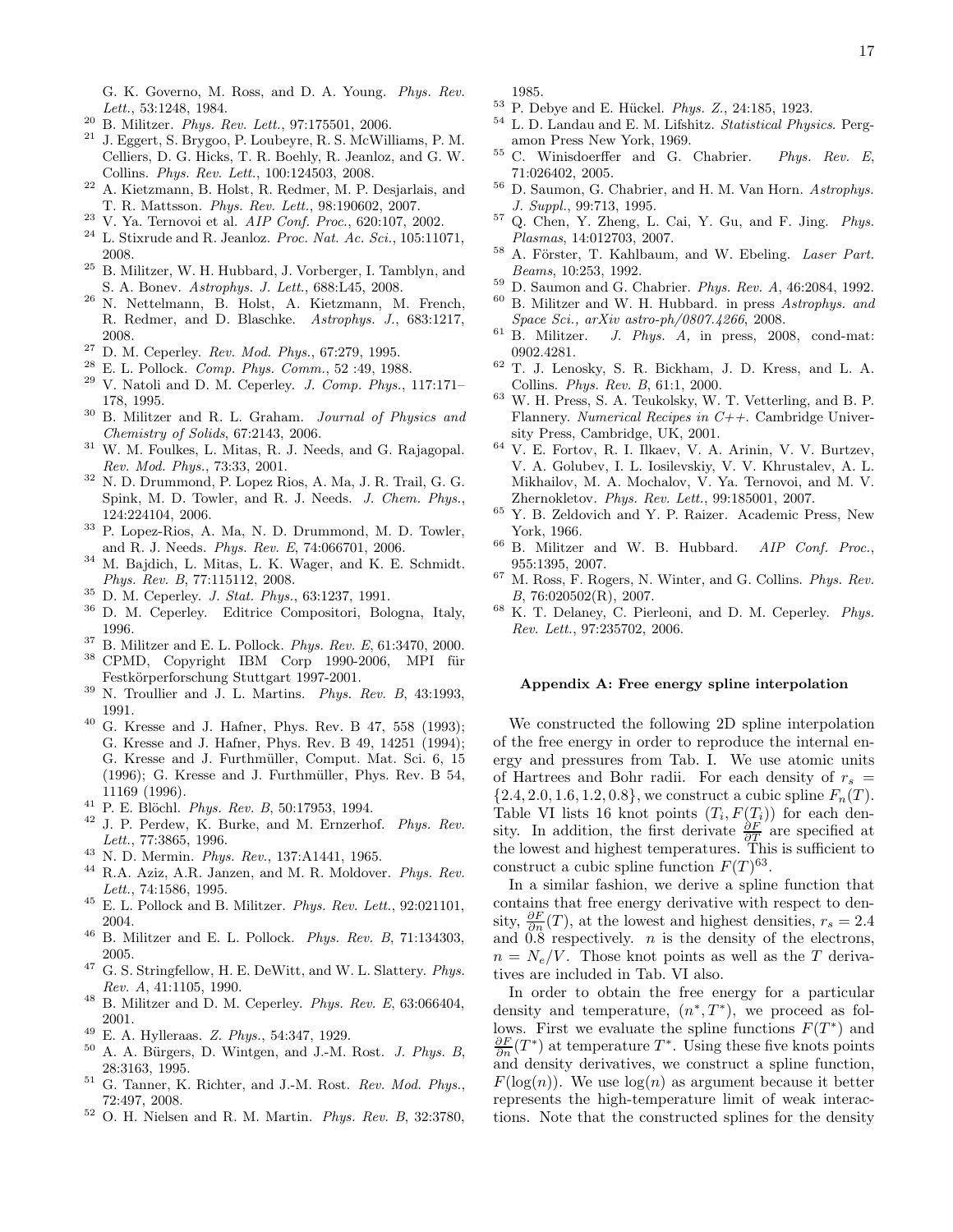derivate contain  $\frac{\partial F}{\partial n}$  and not  $\frac{\partial F}{\partial \log(n)}$ . Then  $F(\log(n))$  is evaluated at the density of interest,  $n^*$ . Finally we add the term,  $-T\Delta S = -13.7902836$  Ha\*T, which brings the entropy in agreement with our Debye-Hückel reference point at high temperature for  $r_s=1.86$ . This pro-

cedure yields the free energy  $F(n^*,T^*)$  in Hartrees per electron. Other thermodynamic variables including pressure, internal energy, entropy, and Gibbs free energy can be obtained by differentiation.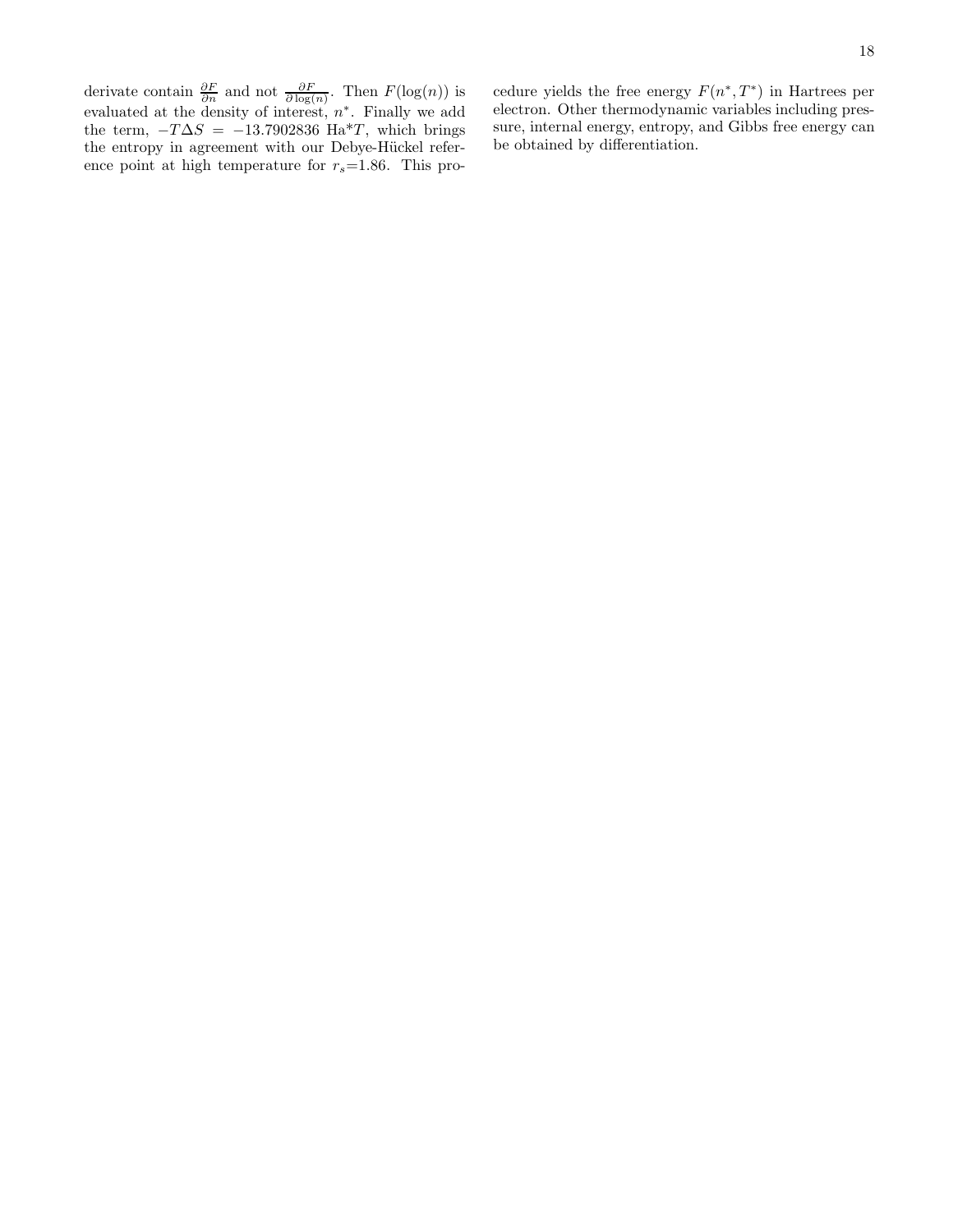TABLE VI: Knot points for free energy spline interpolation

| T(a.u.)        | $f(r_s = 2.4, T)$ | $f(r_s = 2.0, T)$ | $f(r_s = 1.6, T)$ | $f(r_s = 1.2, T)$ | $f(r_s = 0.8, T)$ |
|----------------|-------------------|-------------------|-------------------|-------------------|-------------------|
| 0.001583407607 | $-1.433567121$    | -1.431135811      | -1.422237604      | -1.377317056      | -1.089747214      |
| 0.004369348882 | -1.406243368      | $-1.402248169$    | -1.390358674      | -1.34121764       | -1.049220122      |
| 0.01205704051  | -1.338444742      | -1.330719999      | -1.313137294      | $-1.255091313$    | -0.9491949603     |
| 0.03327091284  | -1.169814789      | -1.154154406      | $-1.125146478$    | $-1.047701304$    | -0.7135001905     |
| 0.09180973061  | -0.7578793569     | $-0.7214892496$   | -0.6653645937     | $-0.5501514183$   | $-0.1583196636$   |
| 0.2533452171   | 0.1213432393      | 0.2279596473      | 0.3697481593      | 0.5961317377      | 1.145222958       |
| 0.6990958211   | 1.448161918       | 1.849742465       | 2.331720062       | 2.967152398       | 4.011622282       |
| 1.929126481    | 1.650153009       | 3.082886945       | 4.795803813       | 6.956651264       | 9.947352284       |
| 5.323346054    | $-6.480107758$    | $-2.223161966$    | 2.964697691       | 9.579180258       | 18.74636894       |
| 14.6895569     | -50.37972679      | $-38.41515844$    | $-23.79211621$    | -4.992619324      | 21.39894481       |
| 40.53523473    | $-231.4313924$    | $-198.2806566$    | -157.6765535      | $-105.3657984$    | $-31.61456362$    |
| 111.8553314    | -893.7314032      | $-802.1449141$    | -689.7861073      | -544.9061891      | -340.7935545      |
| 308.660237     | $-3172.519712$    | -2918.919455      | $-2608.696846$    | $-2207.77895$     | $-1644.63782$     |
| 851.7353686    | -10693.37579      | -9996.590015      | -9137.681211      | $-8032.176108$    | -6477.239292      |
| 2350.329104    | -34893.6373       | $-32971.41578$    | $-30600.55572$    | $-27552.36594$    | $-23259.81241$    |
| 6485.637557    | -111050.5942      | $-105746.9466$    | -99203.62441      | -90788.1102       | -78945.99564      |
| $f'(r_s,T_1)$  | 10.43646526       | 10.93007841       | 12.42958105       | 14.04097874       | 13.75171132       |
| $f'(r_s,T_N)$  | $-19.3620206$     | -18.54727965      | -17.53417624      | -16.23883073      | $-14.41224513$    |

| T(a.u.)        | $(r_s = 2.4, T)$ | $\frac{\partial f}{\partial n}$<br>$(r_s = 0.8, T)$ |
|----------------|------------------|-----------------------------------------------------|
| 0.001583407607 | 0.1605721538     | 0.9460950728                                        |
| 0.004369348882 | 0.2923651353     | 0.9625433841                                        |
| 0.01205704051  | 0.6458549976     | 0.9782855175                                        |
| 0.03327091284  | 1.463747273      | 1.029890765                                         |
| 0.09180973061  | 3.574255133      | 1.142591093                                         |
| 0.2533452171   | 10.98479122      | 1.409424435                                         |
| 0.6990958211   | 43.27443042      | 2.089943658                                         |
| 1.929126481    | 153.211445       | 5.309130852                                         |
| 5.323346054    | 450.4159975      | 15.9843674                                          |
| 14.6895569     | 1263.720981      | 46.33079487                                         |
| 40.53523473    | 3502.359609      | 129.8984992                                         |
| 111.8553314    | 9679.619949      | 359.8256334                                         |
| 308.660237     | 26719.83852      | 992.5003633                                         |
| 851.7353686    | 73736.1465       | 2741.461026                                         |
| 2350.329104    | 203474.5198      | 7568.332998                                         |
| 6485.637557    | 561480.8894      | 20879.15481                                         |
| $f'(r_s,T_1)$  | 47.35562925      | 6.453623893                                         |
| $f'(r_s,T_N)$  | 86.57538487      | 3.218499127                                         |